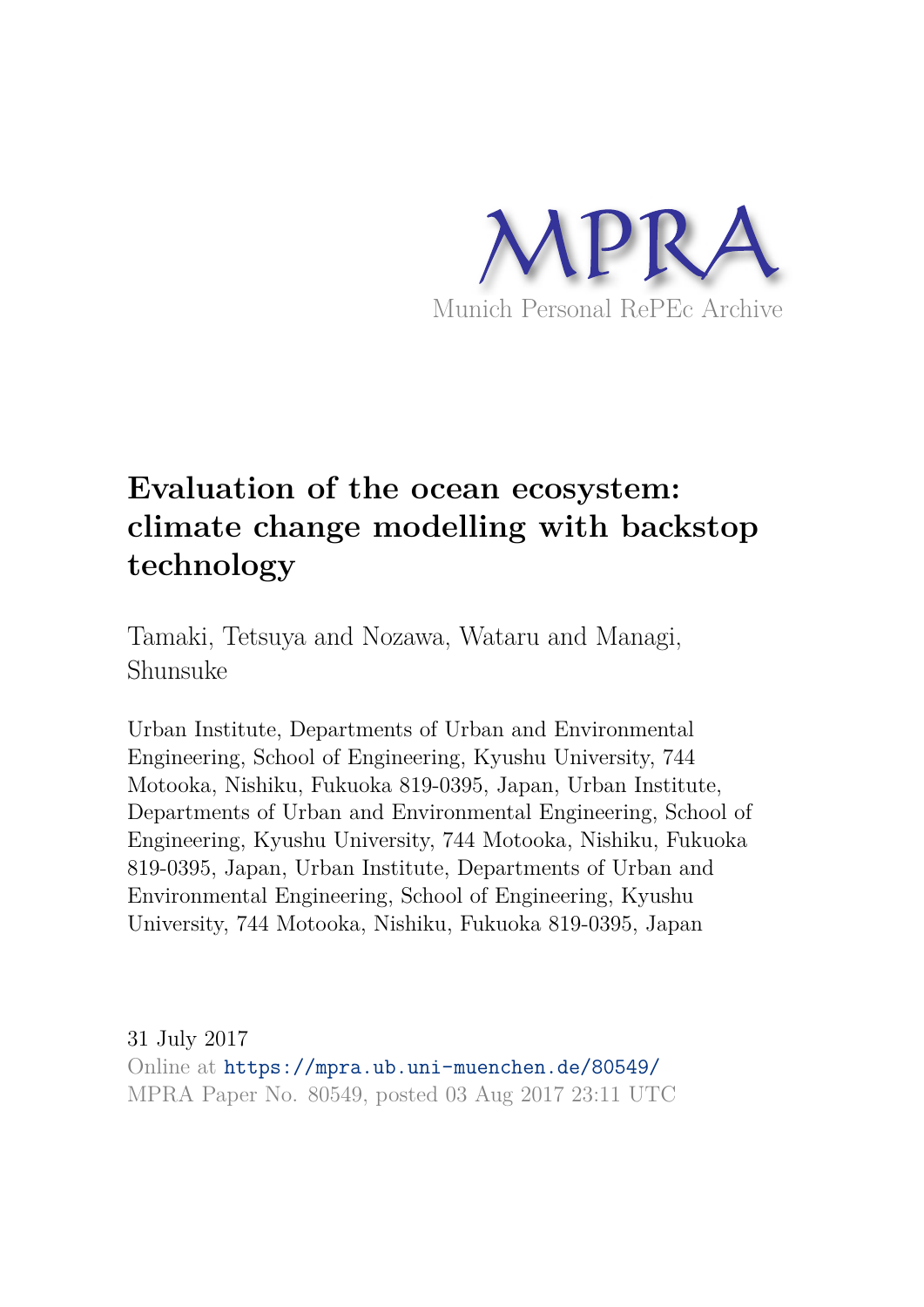# Evaluation of the ocean ecosystem: climate change modelling with backstop technology

Tetsuya TAMAKI<sup>∗</sup> Wataru NOZAWA† Shunsuke MANAGI‡

August 2, 2017

#### Abstract

This paper discusses the economic impacts of climate change, including those on ecosystems, and whether a new backstop technology should be used under conditions of strict temperature targets. Using the dynamic integrated climate-economy (DICE) model, we developed a new model to calculate the optimal path by considering new backstop technologies, such as  $CO<sub>2</sub>$  capture and storage (CCS). We identify the effects of parameter changes based on the resulting differences in  $CO<sub>2</sub>$  leakage and sites, and we analyse the feasibility of CCS. In addition, we focus on ocean acidification and consider the impact on economic activity. As a result, when CCS is assumed to carry a risk of  $CO<sub>2</sub>$  leakage and acidification is considered to result in a decrease in utility, we find that CCS can only delay the effects of climate change, but its use is necessary to achieve strict targets, such as a 1.5 ◦C limit. This observation suggests that if the target temperature is too tight, we might end up employing a technology that sacrifices the ecosystem too greatly.

Keywords: climate change; ocean acidification; economic impact; CCS; CEEM

<sup>∗</sup>Urban Institute, Departments of Urban and Environmental Engineering, School of Engineering, Kyushu University, 744 Motooka, Nishiku, Fukuoka 819-0395, Japan, Corresponding author: tamaki@doc.kyushuu.ac.jp

<sup>†</sup>Urban Institute, Departments of Urban and Environmental Engineering, School of Engineering, Kyushu University, 744 Motooka, Nishiku, Fukuoka 819-0395, Japan

<sup>‡</sup>Urban Institute, Departments of Urban and Environmental Engineering, School of Engineering, Kyushu University, 744 Motooka, Nishiku, Fukuoka 819-0395, Japan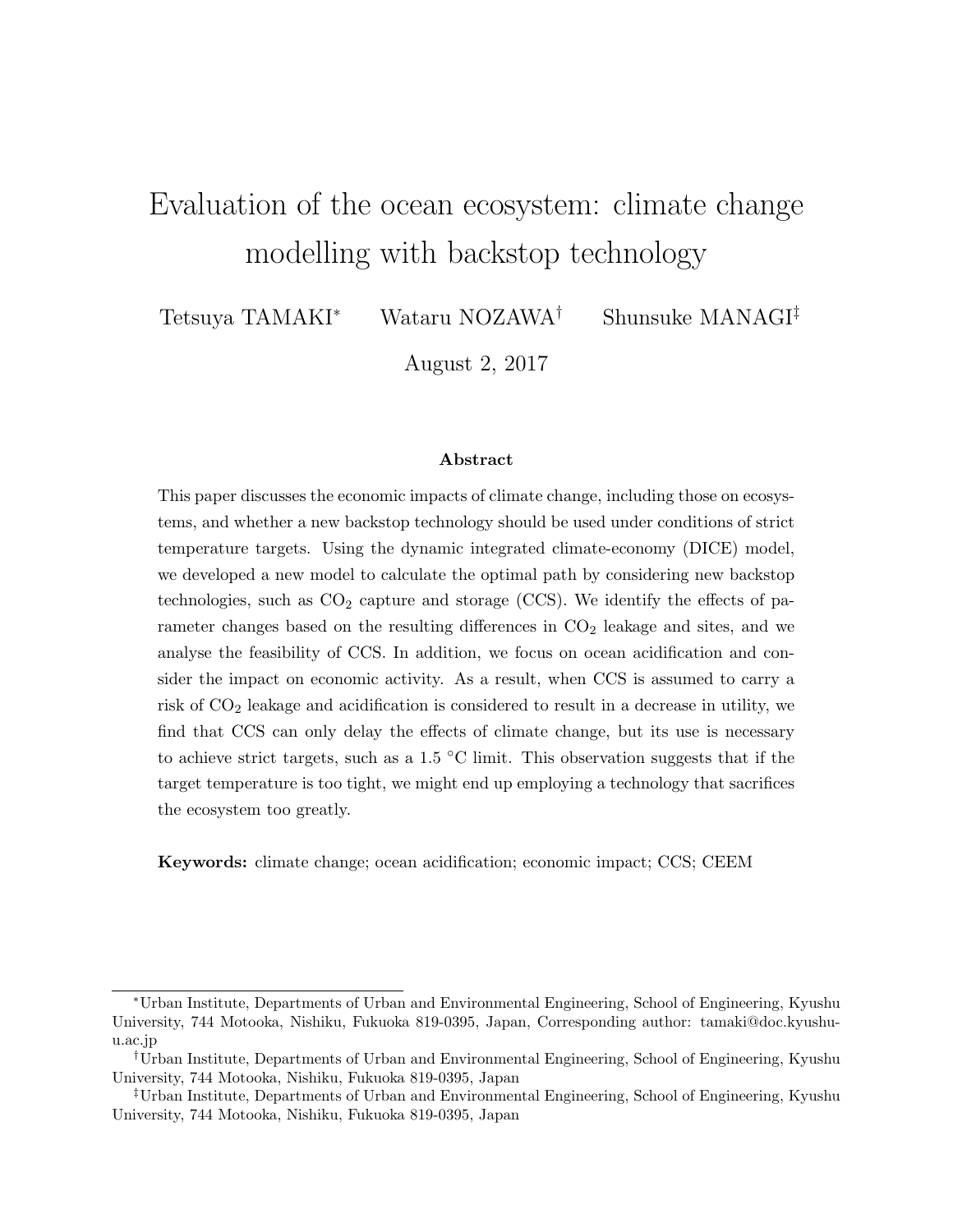### 1 Introduction

The possibility of global warming began to be considered near the end of the 20th century, and global warming is now recognized as a problem throughout the world. In 1992, the United Nations Conference on Environment and Development (UNCED) was held in Rio de Janeiro, and the United Nations Framework Convention on Climate Change (UNFCCC) was adopted. The Intergovernmental Panel on Climate Change (IPCC) recommended that the average temperature increase should be kept to less than 2 degrees in the IPCC Fifth Assessment Report (Stocker et al., 2013). Moreover, a 1.5-degree limit was cited as a target at the 2015 United Nations Climate Change Conference (COP21) held in Paris in 2015.

The impacts of increasing temperature have been analysed by many researchers (Leemans and Eickhout, 2004; Warren et al., 2006, 2011). Recently, it has been reported that an increase in the average temperature is associated with climatic drought risks (Vicente-Serrano et al., 2014), coastal flood risks (Hinkel et al., 2014) and human health risks (Hajat et al., 2014; Komen et al., 2015). Parry et al. (2001) noted that the various risks increase rapidly when the temperature increase is approximately 1.5 - 2 degrees. Warren (2006) warned of the impacts of an increasing average temperature on the ecosystem. It was suggested that a 1-degree increase in temperature may induce a 10% ecosystem transformation and a loss in cereal production of 20 to 35 million tons, that a 2-degree increase in temperature may induce a 97% loss of coral reefs, and so forth. Moreover, few ecosystems may be able to adapt to an increase in temperature of more than 3 degrees. These risks are present, and we must take measures to rapidly mitigate or adapt to them.

In addition to evaluations of the individual risks, integrated evaluations of climate change have been presented. Cline (1992a,b) conducted a cost-benefit analysis of climate change, considering environmental loss, human life, disasters, water supply, and so forth. Based on the results of this analysis, Cline concluded that an aggressive policy that would require cutbacks of 70% of predicted emission by the middle of this century can be justified. Moreover, Stern et al. (2006) claimed that the benefits of strong early action are greater than the costs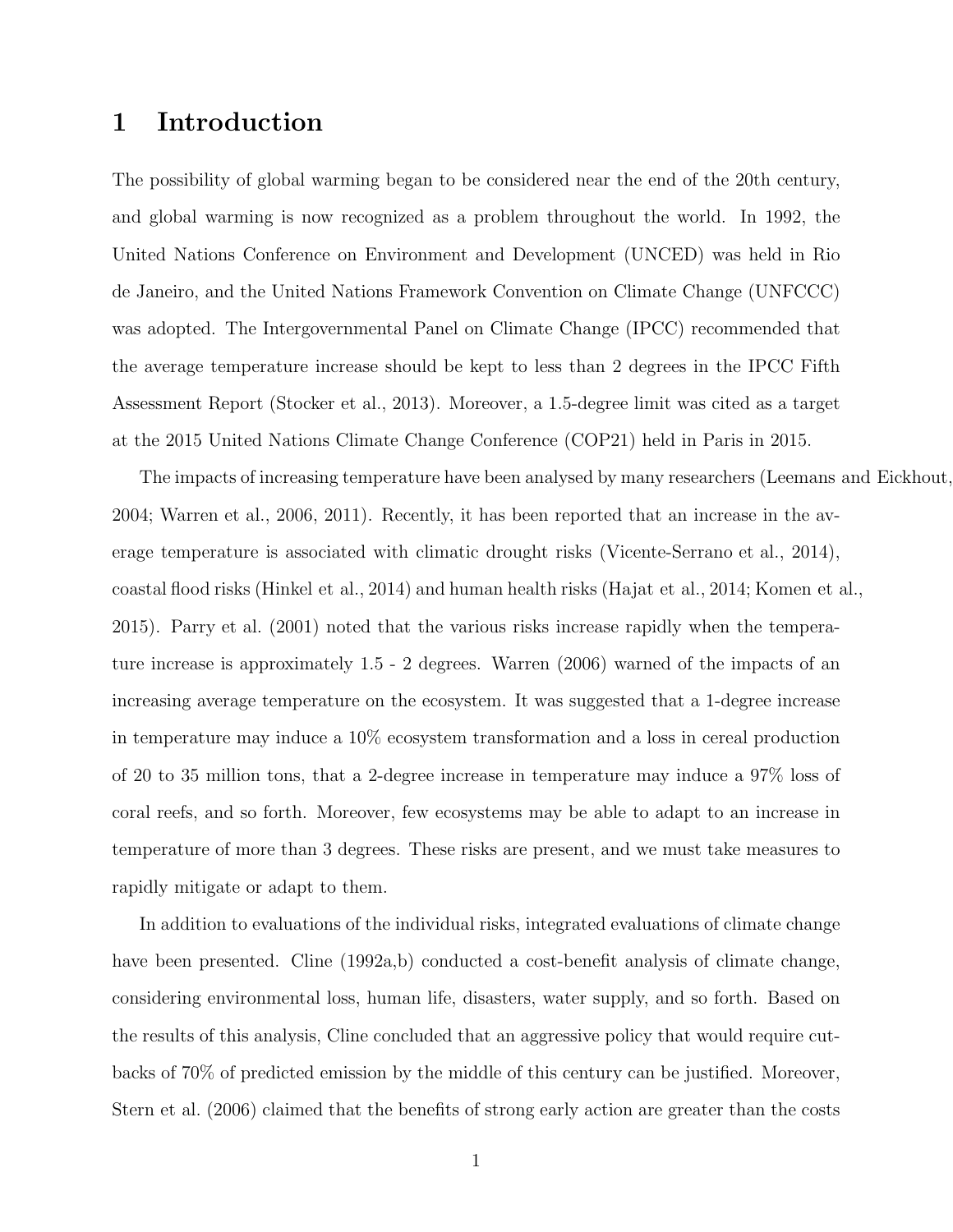of no action.

By contrast, Nordhaus took a more optimistic stance on climatic change, based on his DICE model (Nordhaus, 1992). This model can comprehensively analyse economic impacts while considering dynamic  $CO_2$  circulation<sup>1</sup>. The model indicates that long-term, continuous reduction of  $CO<sub>2</sub>$  emissions is preferable to a large, abrupt reduction in the near future.

The causes of these conflicting conclusions include the magnitude of the discount rate, the uncertainty or ambiguity of the parameters, and the irreversibility of climate change. The conservative stance of the DICE model is often criticized. Kaufmann (1997) reported that the DICE model contains unsupported assumptions, simple extrapolations, and misspecifications and that it consequently underestimates the effects of climate change. The robustness of the DICE model with respect to ambiguity was assessed by Hu et al. (2012). Hu et al. observed that the ineffectiveness noted by Nordhaus is significantly increased when the ambiguity of distribution is considered but insisted that a lack of any emission control policies may carry a high risk and doing nothing is by no means a rational response. Other researchers have extended the DICE model in various directions to achieve greater realism. For example, De Bruin et al. (2009) developed the AD-DICE model by introducing adaptation as another control variable. The AD-DICE model can estimate the adaptation costs of climate change by splitting the net damages into residual damages and protection costs. The ENTICE model developed by Popp (2004, 2006) separates energy units from inputs and treats technological change as an endogenous variable. The uncertainty in the DICE model with regard to the level of damage caused by global warming was also analysed by Traeger (2014) and Crost and Traeger (2014). In addition to the DICE model, various other Integrated Assessment Models (IAMs) have also been developed. The features of these models have been summarized by Dowlatabadi (1995); Stanton et al. (2009).

These models, such as the DICE model, are classified among the welfare optimization type. Nevertheless, many IAMs use other methodologies; general equilibrium(Gerlagh, 2008),

<sup>&</sup>lt;sup>1</sup> Nordhaus later improved the dynamic  $CO<sub>2</sub>$  circulation model and several functions of the DICE model and was able to calculate more realistic economic impacts (Nordhaus and Sztorc, 2013).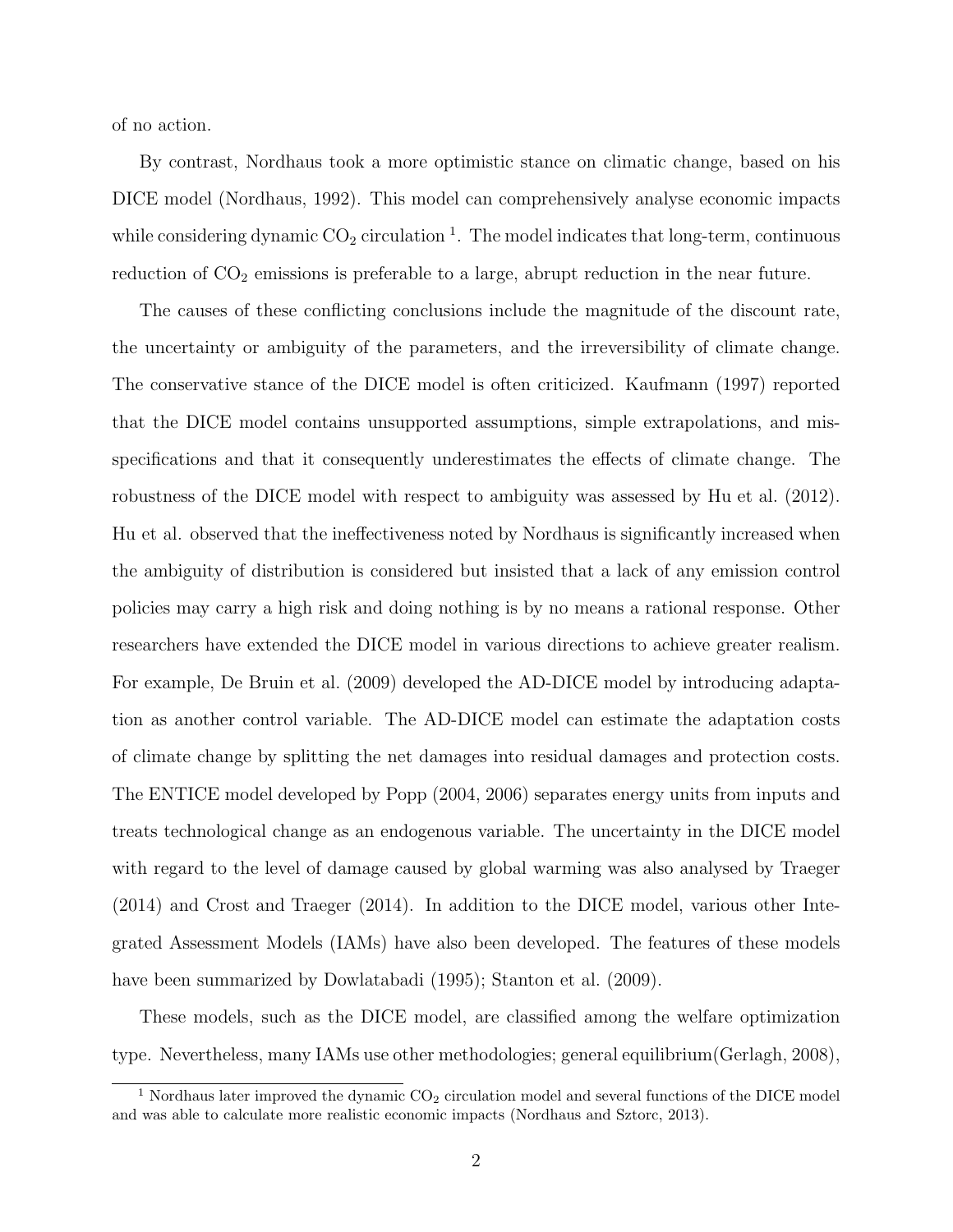simulation (Dowlatabadi, 1998; Hinkel, 2005; Hope, 2006) and so forth. Welfare optimization models are simple yet transparent, making them suitable for the analysis of conceptual models. In addition, CCS technology investment is evaluated by using real option approach (Zhou et al., 2010; Zhu and Fan, 2011). Also CCS had been introduced to some energyeconomic system models (Syri et al., 2008; Held et al., 2009).

This study focuses on the impact on ecosystems or the environment. The DICE model assumes that the technological costs of emission reduction will be reduced in the future by virtue of technical innovations. This assumption is not unsupportable, but new technologies will not necessarily bring only benefits. Some new technologies may carry unknown risks. For example, a mitigation technique known as  $CO<sub>2</sub>$  capture and storage (CCS) has recently been attracting attention. CCS is a method based on capturing waste  $CO<sub>2</sub>$ , such as that from power plants, and transporting it to deep underground storage areas. According to Metz et al. (2005), CCS could reduce global emissions by 9-12% by 2020 and 21-45% by 2050. The GlobalCCSInstitute (2016) reports that in sectors with high-concentration gas streams (natural gas processing sector, ammonia/fertiliser production sector, bio-ethanol production sector, hydrogen production sector, iron and steel production sector), large-scale  $CO<sub>2</sub>$  capture projects are underway. Three principal types of capture technologies are used; pre-combustion, oxyfuel combustion, and post-combustion. These technologies have been analysed, and their impacts and efficiencies were reported (Koornneef et al., 2008; Li et al., 2009; Park et al., 2011). The optimal technology is selected and implemented according to the physical properties of  $CO<sub>2</sub>$  emitted from each emission source across several industries. For example, post-combustion technology is used to capture  $CO<sub>2</sub>$  in the cement industry (Cormos and Cormos, 2017), and with pre-combustion being used in industrial processes, such as natural gas(Kanniche et al., 2010) and oil (Weydahl et al., 2013). In addition, the technology of bio-energy with carbon capture and storage (BECCS)(Azar et al., 2010), which combines CCS technology in biomass power plants or biofuel manufacturing processes, has also attracted attention. The energy potential and cost-effectiveness of negative emissions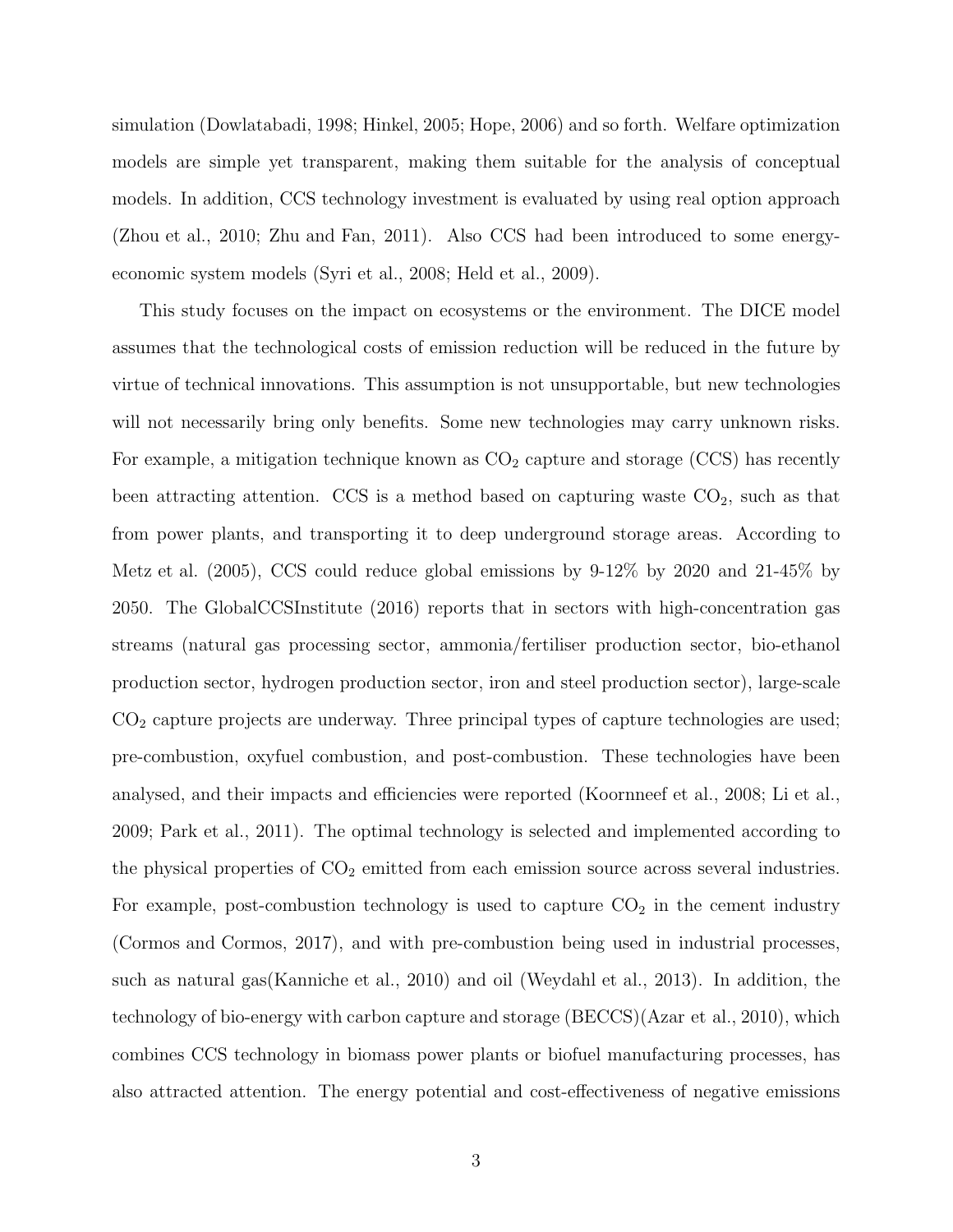have been assessed by many researchers(Moreira et al., 2016; Bui et al., 2017). Chemical looping combustion process and calcium looping process have also been developed in recent years. These technologies have, potentially, much lower cost and much higher efficiency than other technologies (Lyngfelt et al., 2001; Fan et al., 2008; Zhu et al., 2015; Perejón et al.,  $2016$ ).  $^2$ 

However, some researchers are concerned about the possibility of  $CO<sub>2</sub>$  leakage. Such leakage may cause local ocean acidification (Blackford et al., 2009) and may impact the biodiversity of marine life (Kroeker et al., 2013). Currently, CCS is still expensive, but its cost is expected to decrease to a feasible level in the future. At that time, it will be necessary to decide whether to adopt this technology. To determine the best among the possible technologies, it will be important to assess the effects that we may suffer from their unknown risks. Efforts have been made to perform comprehensive evaluations of CCS at the plant and macroeconomic levels (Viebahn et al., 2012, 2014, 2015; Pettinau et al., 2017; Sathre et al., 2012; Koelbl et al., 2016).

Moreover, we cannot overlook the potential damage to the ecosystem. Although we do not have a detailed picture of the services provided by the ecosystem and their value because of the complexity and vastness of the ecosystem, many researchers have presented estimates. For example, the value of ecosystem services as estimated by Costanza et al. (1997) and Balmford et al. (2002) is in the range of US\$ 16 - 54 trillion per year. Focusing on commercial value, Narita et al. (2012) reported that the global economic costs of mollusc loss from ocean acidification may be more than US\$ 100 billion if the mollusc demand increases with future income rise.

With these studies in mind, we attempt to determine whether technologies that reduce  $CO<sub>2</sub>$  but carry ecosystem pollution risks should be used under conditions of strict temperature targets. To address this question, we modify the DICE model accordingly and analyse the temperature targets. The three main contributions of this study can be summarized as

<sup>2</sup>Our research does not deal with the difference of technologies, but such differences are important and should be introduced into future models.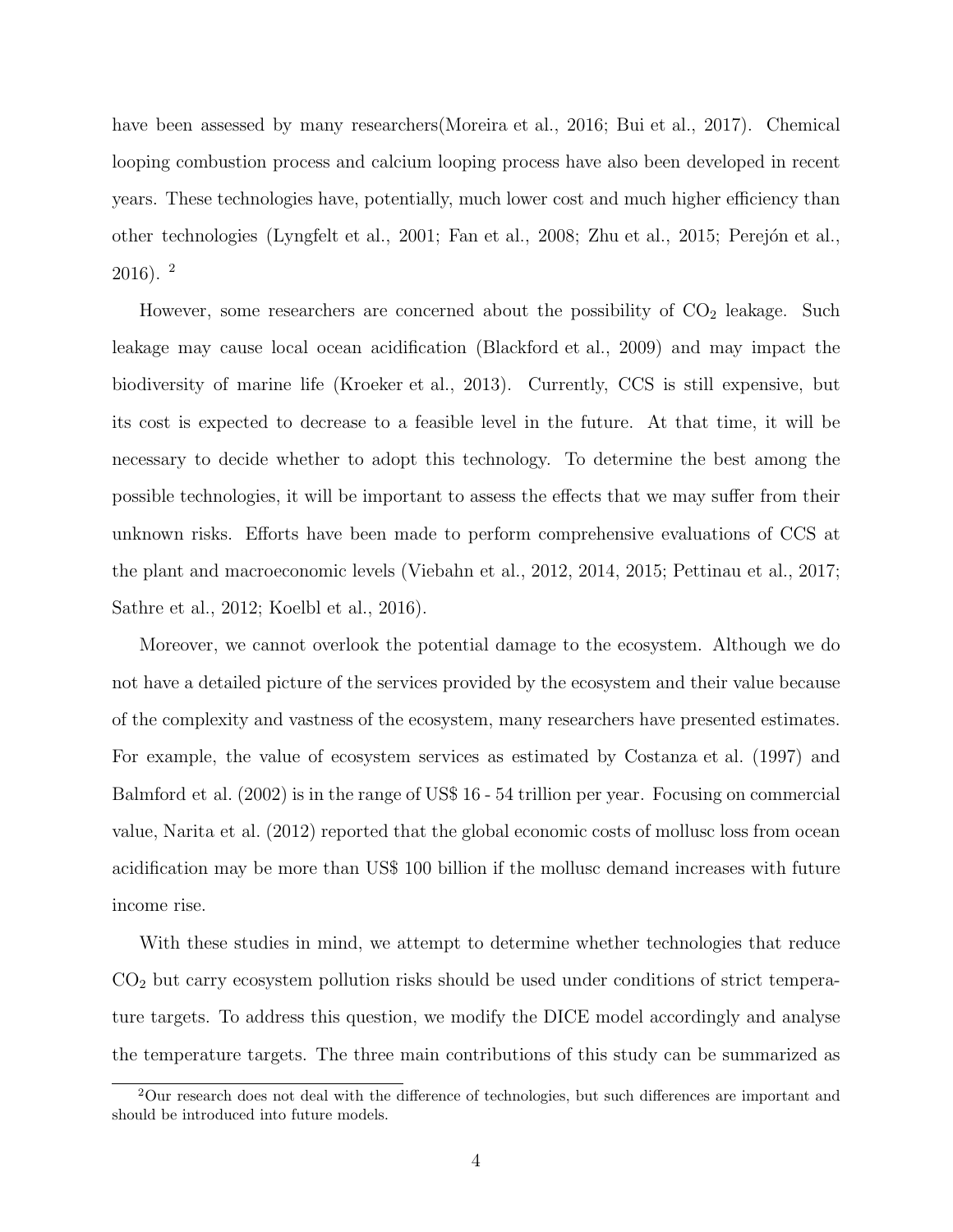follows. The first contribution is a modification of the DICE model. By addressing several backstop technologies, we consider the possible effects of introducing technologies such as CCS. We show that the optimal choice of whether CCS should be used changes depending on the leakage ratio and the leakage sites. The second contribution is a consideration of the fact that if more people begin to feel that ocean acidification will result in a decrease in utility, then the optimal level of emission should be considerably less. This effect may result in a 0.5-degree decrease in the desired average temperature even if the direct effect on utility caused by acidification is less than 1% with respect to the consumption utility. The negative impacts of ocean acidification caused by  $CO<sub>2</sub>$  leakage have been recognized, and local impacts have been intensively investigated in laboratory-based, field, and natural experiments (Widdicombe and Spicer, 2008; Widdicombe et al., 2013; Murray et al., 2013; Ishida et al., 2013). The novelty of our work lies in providing an assessment of the potential of CCS as a mitigation technology at the global level, based on those seminal experimental works. Models that focus on CCS use have previously been developed (Mori, 2012; Lee, 2017), but these models do not consider ecosystem damage. Finally, we address policies that call for a 2-degree target and a 1.5-degree target. As discussed by Azar et al. (2006) and Scott et al. (2013), CCS is regarded as a core component of emission-reduction scenarios, and thus, it is important to evaluate the potential of CCS for reaching degree targets (Tollefson, 2015). Previous studies in this context include those of Azar et al. (2010) and Selosse and Ricci (2017). We contribute to the literature by explicitly modelling the negative impact of  $CO<sub>2</sub>$ leakage into the ocean and examining the simulated optimal plan at the global level. The results of our simulation analysis show that these targets are rather strict, and the social cost of carbon (SCC) becomes quite high in comparison with the optimal control case. However, if we must implement such a strict target, we will be required to use lower-cost technologies despite their potential risk to the environment.

This paper is structured as follows. Section 2 presents the DICE model and its theoretical framework. Then, in section 3, we present the simplest version of our dynamic integrated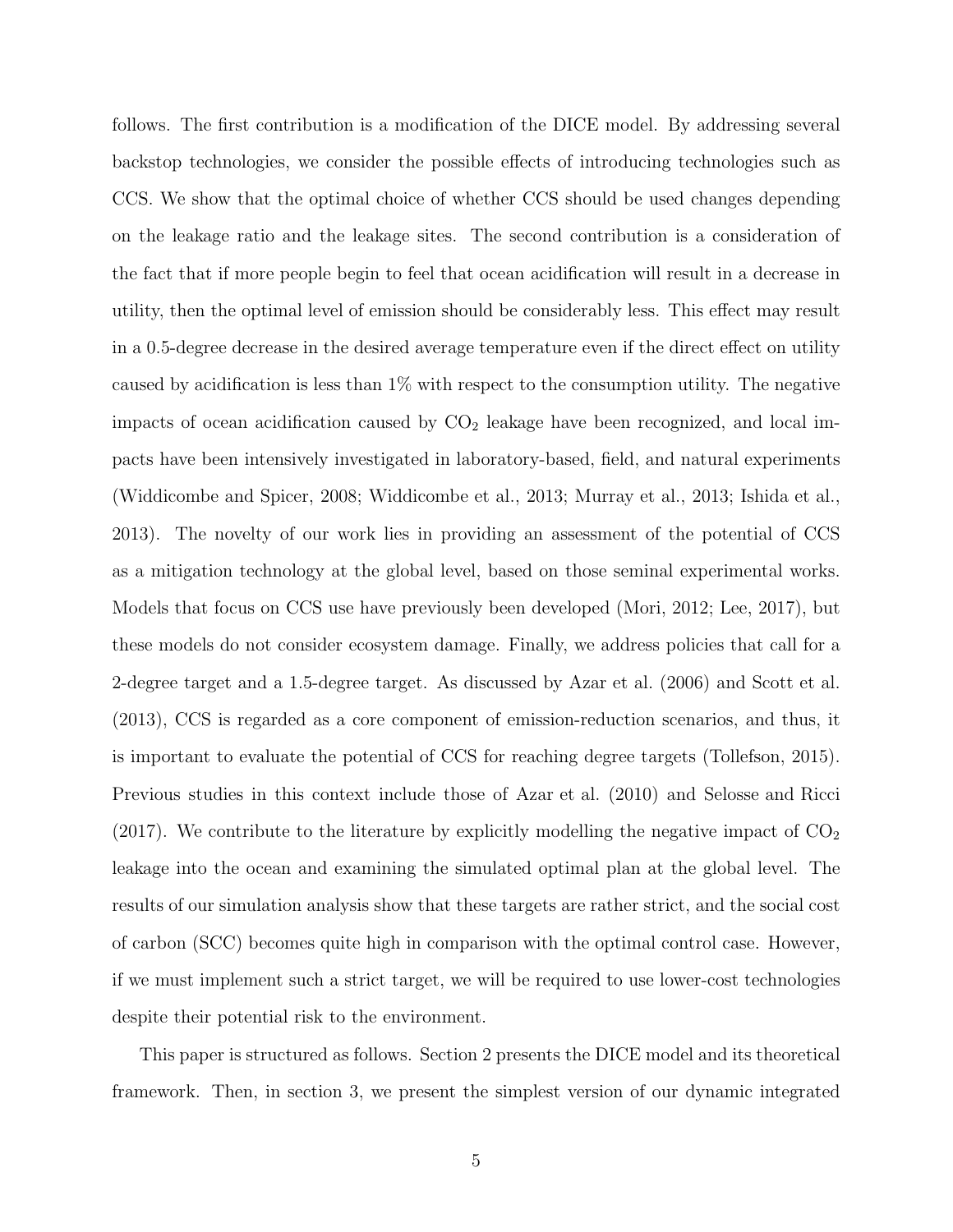climate-ecosystem-economy model (CEEM), introducing a backstop technology that can capture and store CO<sup>2</sup> but carries a risk of leakage into the atmosphere and ocean. We consider the harmful effects of this leakage from the perspective of ocean acidification in section 4, and we explore how the optimal solution is affected. Moreover, we analyse the 2-degree and 1.5-degree targets using our model. The last section presents our conclusions.

### 2 DICE model

Our model, the CEEM, is based on the DICE model. Therefore, we introduce the DICE model in detail in this section, and we describe the additional features (consideration of additional backstop technologies and the ocean ecosystem) incorporated into the CEEM in the following section.

The DICE model is a dynamic optimization model for analysing the effects of climate change. This model is primarily based on the Ramsey model, and the total utility to be maximized is represented by the following expression:

$$
\sum_{t=1}^{T} U[c(t), L(t)] (1+\rho)^{-t},
$$
  
\n
$$
U[c(t), L(t)] = L(t) \frac{[c(t)]^{1-\alpha}}{1-\alpha},
$$
\n(1)

where U is the utility,  $L(t)$  is the labour in time period t,  $c(t)$  is the flow of consumption per capita in period t,  $\rho$  is the discount rate and is assumed to be 0.3, and  $\alpha$  is the elasticity of intertemporal substitution and is assumed to be 1.45. This optimization problem includes two sets of constraints: one represents economic constraints, and the other represents emission and carbon cycle constraints.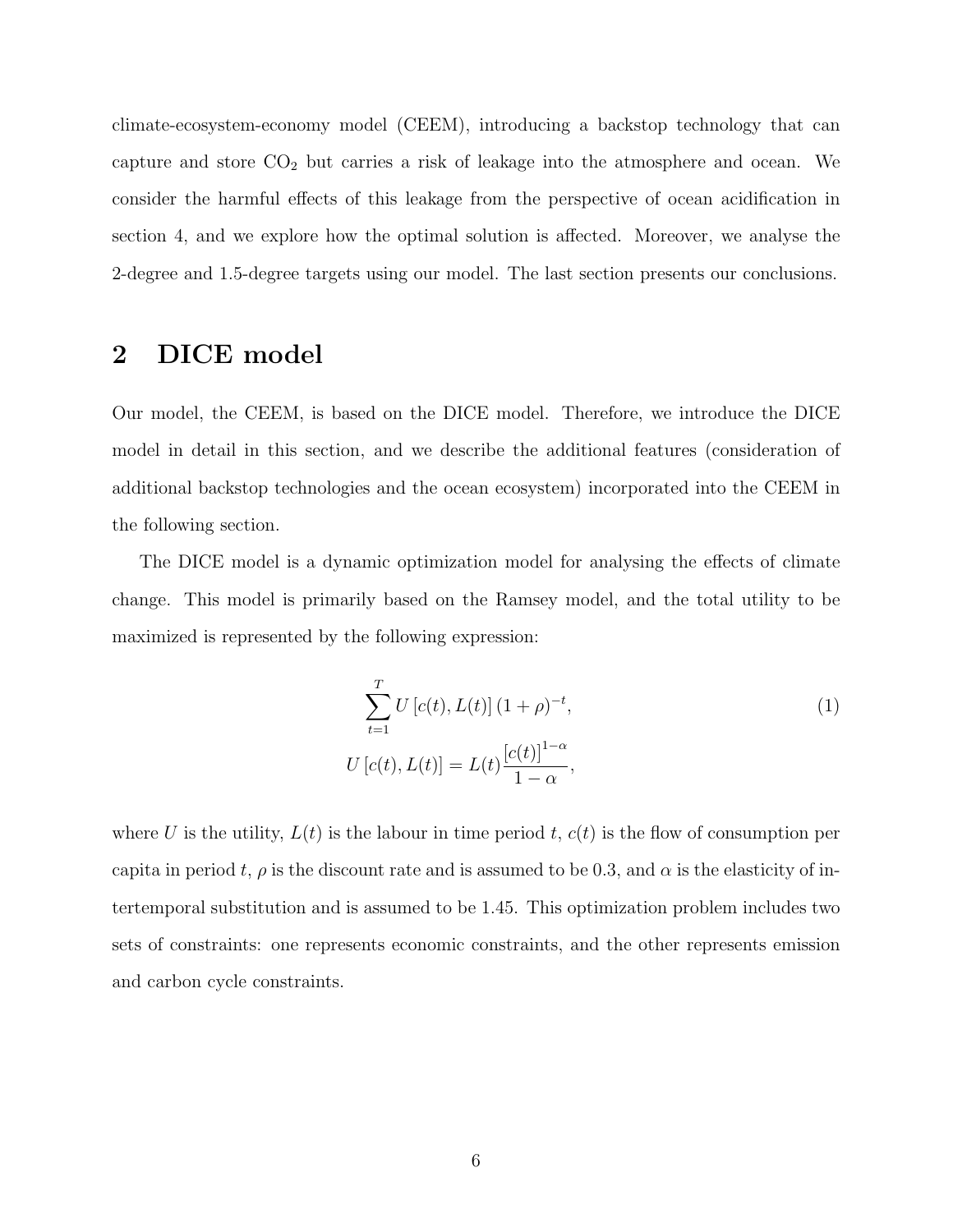#### 2.1 Economic constraints

First, let us consider the economic constraints. If  $A(t)$ ,  $K(t)$  and  $L(t)$  denote the total factor productivity  $(TFP)$ , capital and population, respectively, in period t, then the production  $Q(t)$  is given by

$$
Q(t) = Q_{net}(t) - \Lambda(t)A(t)K(t)^{\gamma}L(t)^{1-\gamma},
$$
\n(2)

$$
Q_{net}(t) = A(t)K(t)^{\gamma}L(t)^{1-\gamma}\left[1 - \Omega(t)\right],\tag{3}
$$

where  $\gamma$  is the elasticity of output with respect to capital and is assumed to be 0.3 and  $\Lambda(t)$ and  $\Omega(t)$  are the abatement cost ratio and the climate damage ratio, respectively. These two variables are given by

$$
\Lambda(t) = \theta_1(t) p(t) \mu(t)^{\theta_2}, \tag{4}
$$

$$
\Omega(t) = \psi_1 T_{AT}(t) + \psi_2 [T_{AT}(t)]^2.
$$
\n(5)

The abatement cost ratio,  $\Lambda(t)$ , represents the cost of emission reduction as determined by the emission control rate  $\mu(t)$ .  $p(t)$  is the cost of the backstop technology, and  $\theta_1(t)$  and  $θ_2$  are parameters.  $θ_1$  and  $θ_2$  are assumed to be defined by the equation  $θ_1(t) = σ(t)/2800$ and to be equal to 2.8, respectively. Here,  $\sigma(t)$  is the level of carbon intensity (mentioned below). The abatement cost is calculated based on the assumption that it is proportional to a power function of the reduction rate. Meanwhile, the climate damage ratio  $\Omega(t)$  is expressed as a quadratic function of the atmospheric temperature  $T_{AT}(t)$  and the parameters  $\psi_1$  and  $\psi_2$ . Tol (2009) estimated that a 3 °C increase in temperature will cause damage equivalent to approximately 3% of the global output. However, this estimate ignores several factors, such as biodiversity, ocean acidification and sea level rise. Therefore, Nordhaus and Sztorc (2013) set the parameter values to  $\psi_1 = 0.00267$  and  $\psi_2 = 2$  to include additional damage equivalent to a further 25% of the extent of damage cited above as a representative estimate.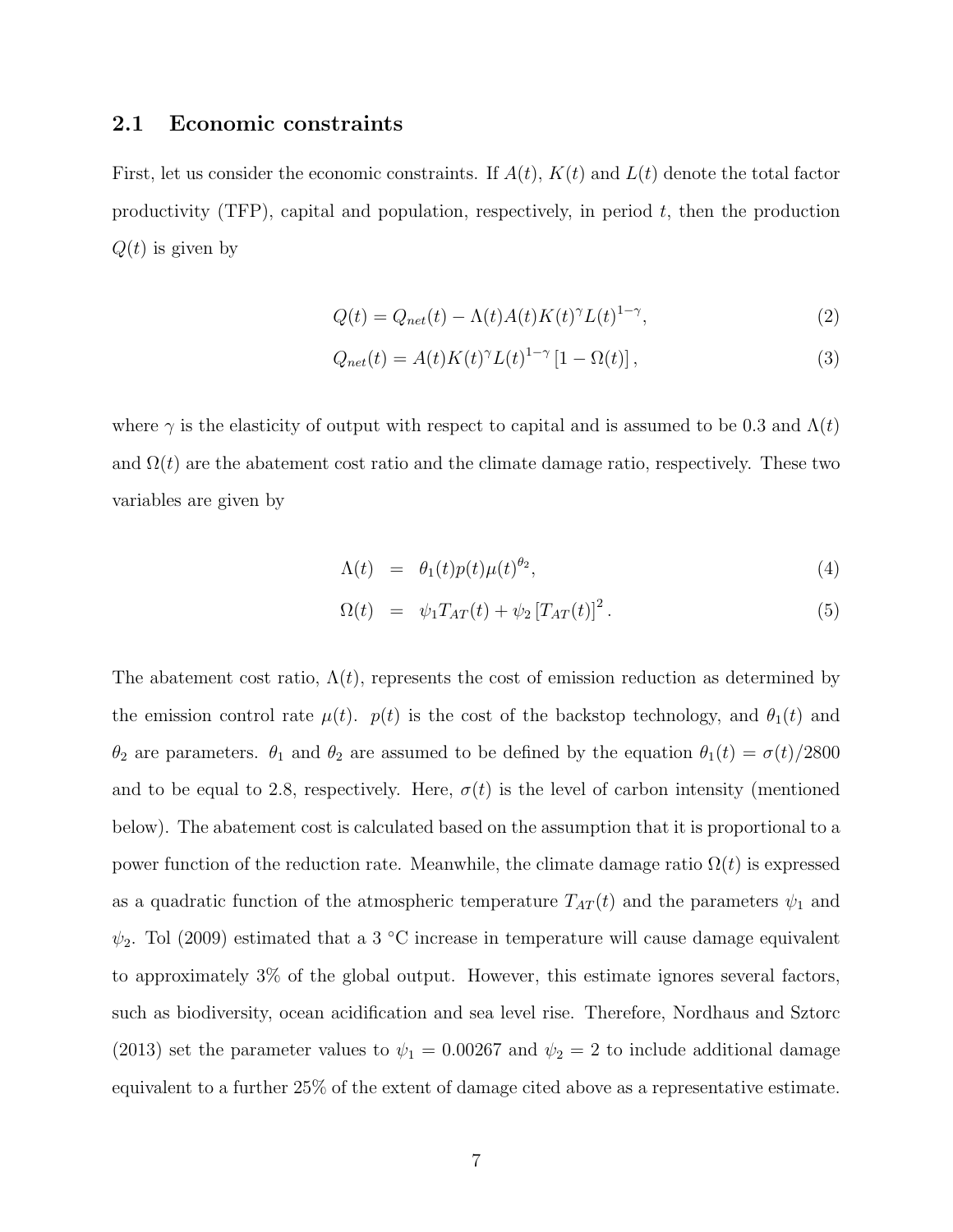This extent of damage is supported by Anthoff and Tol (2010) and Hope (2011). The TFP,  $A(t)$ , and the population growth,  $L(t)$ , are exogenous. These quantities take the forms

$$
A(t + 1) = A(t) [1 + gA(t)],
$$
  

$$
L(t + 1) = L(t) [pop/L(t)]^{padj},
$$

where  $g_A(t) = 0.079 \cdot e^{-\delta_A \cdot t}$  and  $\delta_A$ , pop, and padj represent the rate of decline of the TFP, the future population, and the rate of population growth, respectively. The values of these three parameters are assumed to be 0.03, 10500, and 0.134, respectively. The gross output,  $Q(t)$ , is divided into a consumption term,  $C(t)$ , and an investment term,  $I(t)$ :

$$
Q(t) = C(t) + I(t).
$$

In this model, the per capita consumption is defined as

$$
c(t) = \frac{C(t)}{L(t)}.
$$

Finally, the capital stock,  $K(t)$ , is given by

$$
K(t) = I(t) - \delta_K K(t-1),
$$

where  $\delta_K$  is the capital depreciation rate and has a value of 0.1.

#### 2.2 Emission and carbon cycle constraints

The original DICE model considers the carbon cycle. Concretely, the carbon cycle as modelled in the original DICE model consists of three layers: the atmosphere, the upper ocean and the deep ocean. In addition, countries release  $CO<sub>2</sub>$  from production activities in every time period, and emissions based on land use are specified exogenously in every period.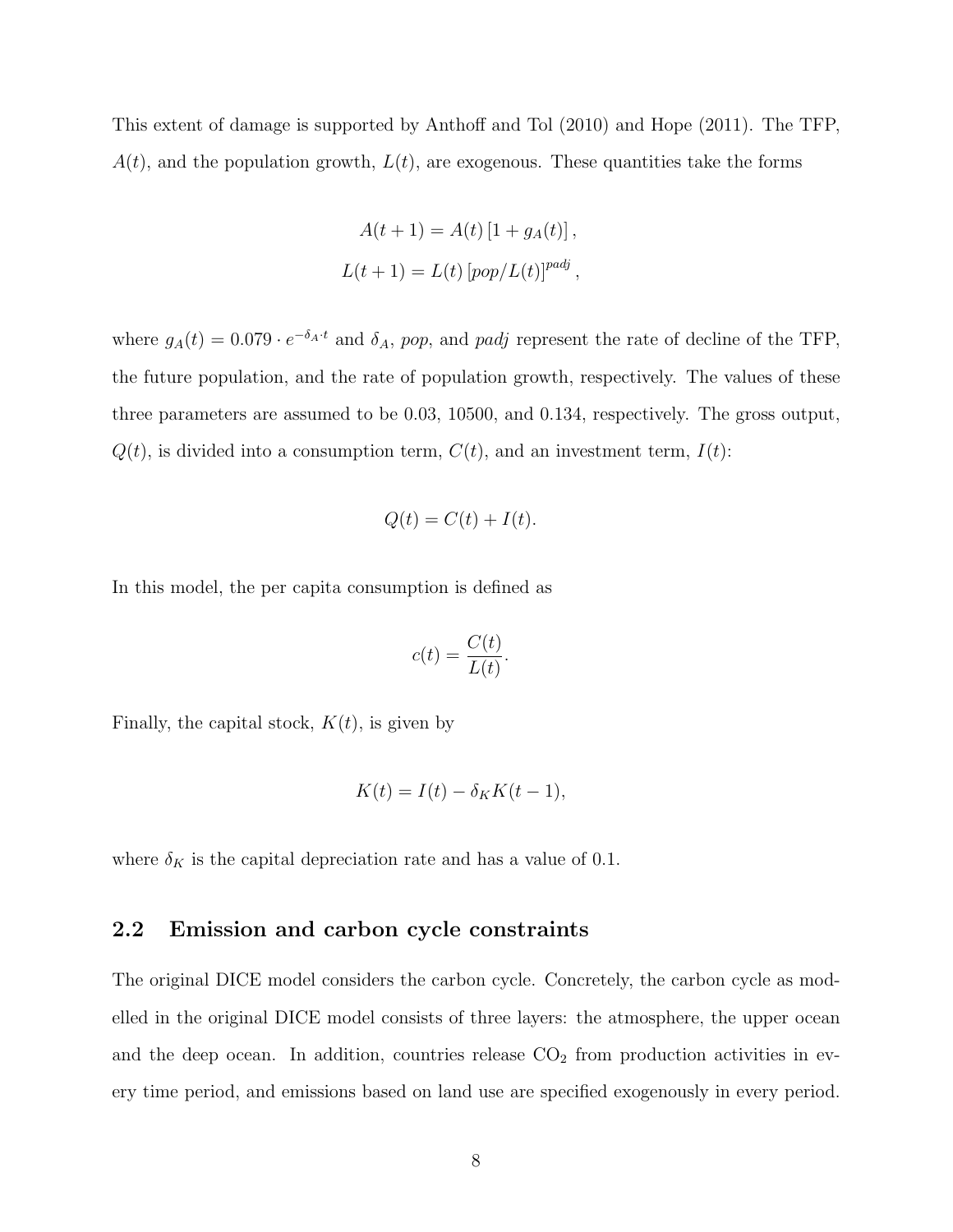These  $CO<sub>2</sub>$  emissions circulate through the three layers of the model.

A country's total emission  $E(t)$  is given by

$$
E(t) = E_{Ind}(t) + E_{Land}(t),
$$

where  $E_{Ind}(t)$  represents the emission from the country's production activities and  $E_{Land}(t)$ represents its emissions related to land use. The corresponding equations are

$$
E_{Ind}(t) = \sigma(t) [1 - \mu(t)] A(t) K(t)^{\gamma} L(t)^{1 - \gamma},
$$
  
\n
$$
E_{Land}(t) = eland0 \times (1 - deland)^{t-1},
$$

where  $\sigma(t)$  is the level of carbon intensity, *eland*0 is the amount of  $CO<sub>2</sub>$  from land use released in 2010, and deland is the rate of decline of land use emissions. Nordhaus and Sztorc (2013) assumed that  $\sigma(t)$  is given by  $\sigma(t+1) = \sigma(t) \cdot e^{g_{\sigma}(t)}$ , with  $g_{\sigma}(t+1) = 1.001 \cdot g_{\sigma}(t)$ .  $E_{Land}(t)$  is an exogenous value, and *eland*0 and *deland* are assumed to be 3.3 and 0.2, respectively. The DICE model assumes three reservoirs of carbon: the amount of carbon in the atmosphere is denoted by  $M_{AT}(t)$ , that in the upper ocean is denoted by  $M_{UP}(t)$ , and that in the deep ocean is denoted by  $M_{LO}(t)$ . The equations describing the carbon cycle are as follows:

$$
M_{AT}(t) = E(t) + \phi_{11} M_{AT}(t-1) + \phi_{21} M_{UP}(t-1),
$$
  
\n
$$
M_{UP}(t) = \phi_{12} M_{AT}(t-1) + \phi_{22} M_{UP}(t-1) + \phi_{32} M_{LO}(t-1),
$$
  
\n
$$
M_{LO}(t) = \phi_{23} M_{UP}(t-1) + \phi_{33} M_{LO}(t-1).
$$
\n(6)

The coefficients  $\phi_{ij}$  are parameters representing the flow from reservoir *i* to reservoir *j*<sup>3</sup>. Nordhaus set these parameters as constants in his three-reservoir model. The accumulation of CO<sup>2</sup> causes global warming as a result of increases in radiative forcing. This model follows

 $\frac{3\phi_{11}}{2} = 0.912, \ \phi_{21} = 0.0383, \ \phi_{12} = 0.088, \ \phi_{22} = 0.9592, \ \phi_{32} = 0.0003375, \ \phi_{23} = 0.0025, \text{ and } \phi_{33} = 0.0025$ 0.9996625.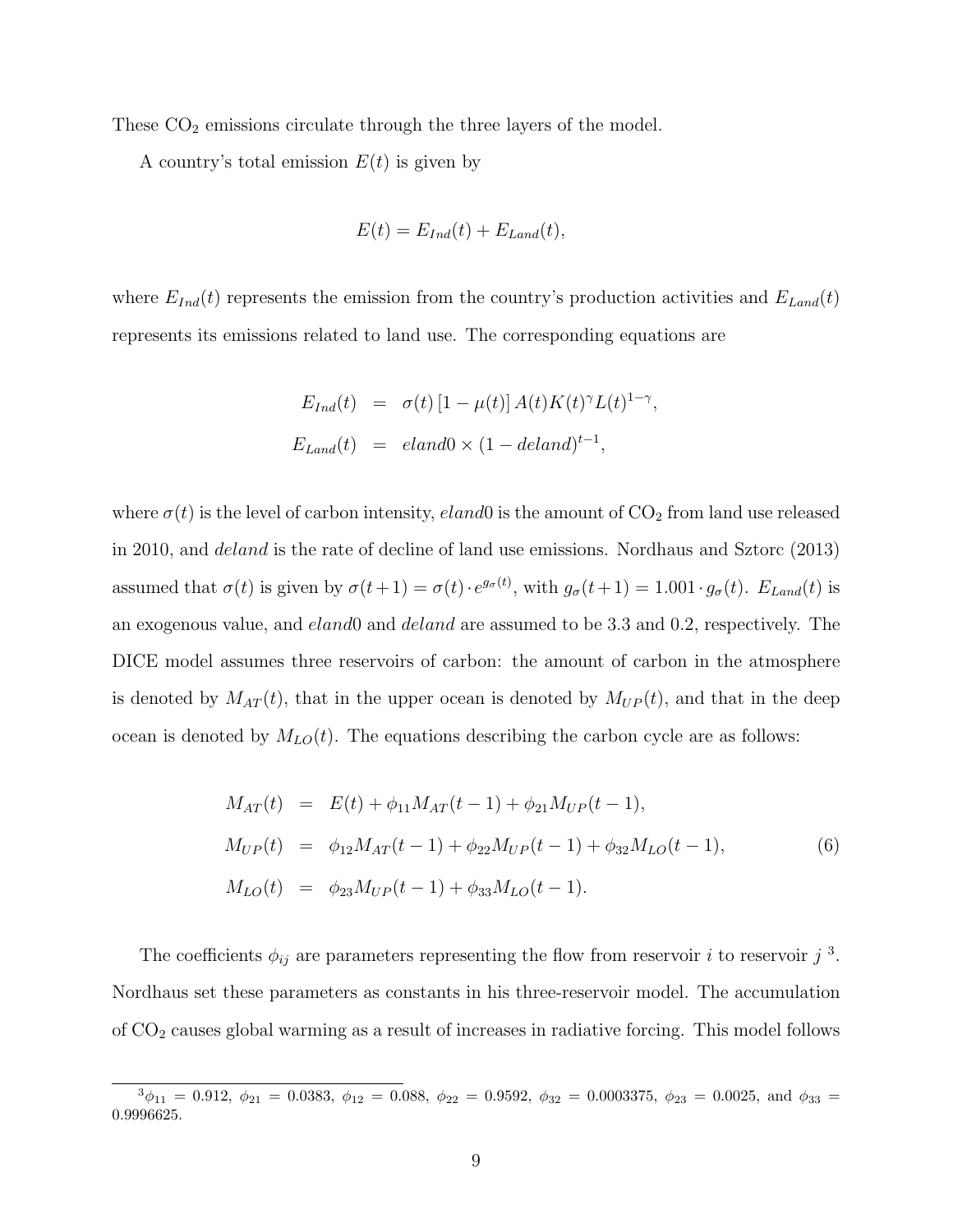the original DICE model:

$$
F(t) = \eta \log_2 \frac{M_{AT}(t)}{M_{AT}(1750)} + F_{EX}(t),
$$

where  $F(t)$  is the change in the total radiative forcing caused by GHGs from anthropogenic sources, such as  $CO_2$ , since 1750.  $F_{EX}(t)$  represents exogenous forcing <sup>4</sup>, and  $\eta$  is an adjustable parameter that is assumed to have a value of 3.8. Moreover, the air temperature and the deep ocean temperature are defined as follows:

$$
T_{AT}(t) = T_{AT}(t-1) + \xi_1 \{F(t) - \xi_2 T_{AT}(t-1) - \xi_3 [T_{AT}(t-1) - T_{LO}(t-1)]\},
$$
  
\n
$$
T_{LO}(t) = T_{LO}(t-1) + \xi_4 [T_{AT}(t-1) - T_{LO}(t-1)],
$$

where  $\xi_1 = 0.098, \xi_2 = 1.31, \xi_3 = 0.088, \text{ and } \xi_4 = 0.025.$  These equations are explained in detail in the manual for the DICE model (Nordhaus and Sztorc, 2013). The main parameters are listed in the Appendix. For actual calculations using the DICE model, the time step is chosen to be 5 years, 60 time periods (300 years) are assumed, and the initial values are as shown in Table 1.

|     |            | $A(1)$ $L(1)$ $Q(1)$ $K(1)$ $\mu(1)$             | E(1)                        | $\sigma(1)$ |
|-----|------------|--------------------------------------------------|-----------------------------|-------------|
|     |            | ${\min}$ ${\text{[Stril.]}}$ ${\text{[Stril.]}}$ | $[\text{GtCO}_2/\text{yr}]$ |             |
| 3.8 | 6838 63.69 | 135 0.039                                        | 33.61                       | 0.549       |

 ${}^{4}F_{EX}(t)$  is assumed to obey the following equation:  $F_{EX}(t) = \begin{cases} 0.025t + 0.25 & (t < 19) \\ 0.7 & (19 \le t) \end{cases}$  $0.7$   $(19 \le t)$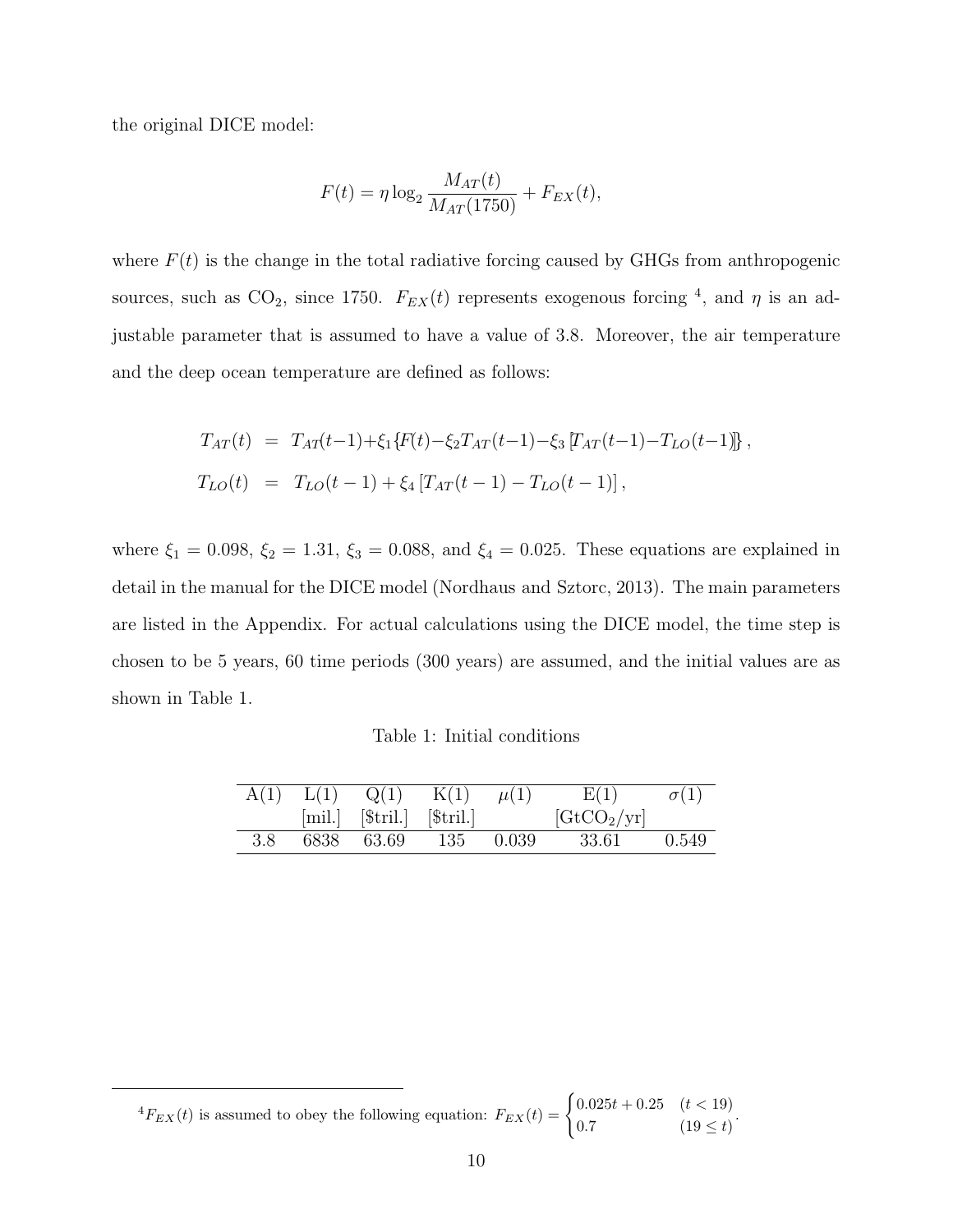### 3 New backstop technology

We formulate a new model, the CEEM, by adding two new features to the DICE model: an additional kind of backstop technology and the ocean ecosystem. As discussed later, the addition of these features leads to crucial changes in the optimal solution and the evaluation of the 2-degree and 1.5-degree targets.

#### 3.1 Modelling of two backstop technologies

The cost of a backstop technology in the DICE model is given as follows:

$$
p(t) = pback(1 - ghost)^{t-1},\tag{7}
$$

where pback is the initial cost  $(\frac{8}{t}CO_2)$  of the backstop technology and gback is the rate of decline of this cost.  $p(t)$  is a decreasing function, and the abatement cost ratio,  $\Lambda(t)$ , decreases as  $p(t)$  decreases. Thus, the rate of emission reduction,  $\mu(t)$ , will readily increase as time goes on.

The costs for backstop technologies based on renewable energy, such as solar power, and other technologies will be lower in the future, but not all such technologies are safe for the environment. The impacts of CCS, for example, have not yet been sufficiently explored. Therefore, this study suggests the modelling of two kinds of backstop technologies: one is the type of technology supported by the DICE model, and the other is a technology that can exert undesirable effects on the environment. We refer to these types of technologies as conventional backstop technology (BT1) and CCS-type backstop technology (BT2). The corresponding costs, in analogy to Eq. (7), are given as follows:

$$
p_1(t) = pback_1(1 - ghost_1)^{t-1},
$$
  

$$
p_2(t) = pback_2(1 - ghost_2)^{t-1}.
$$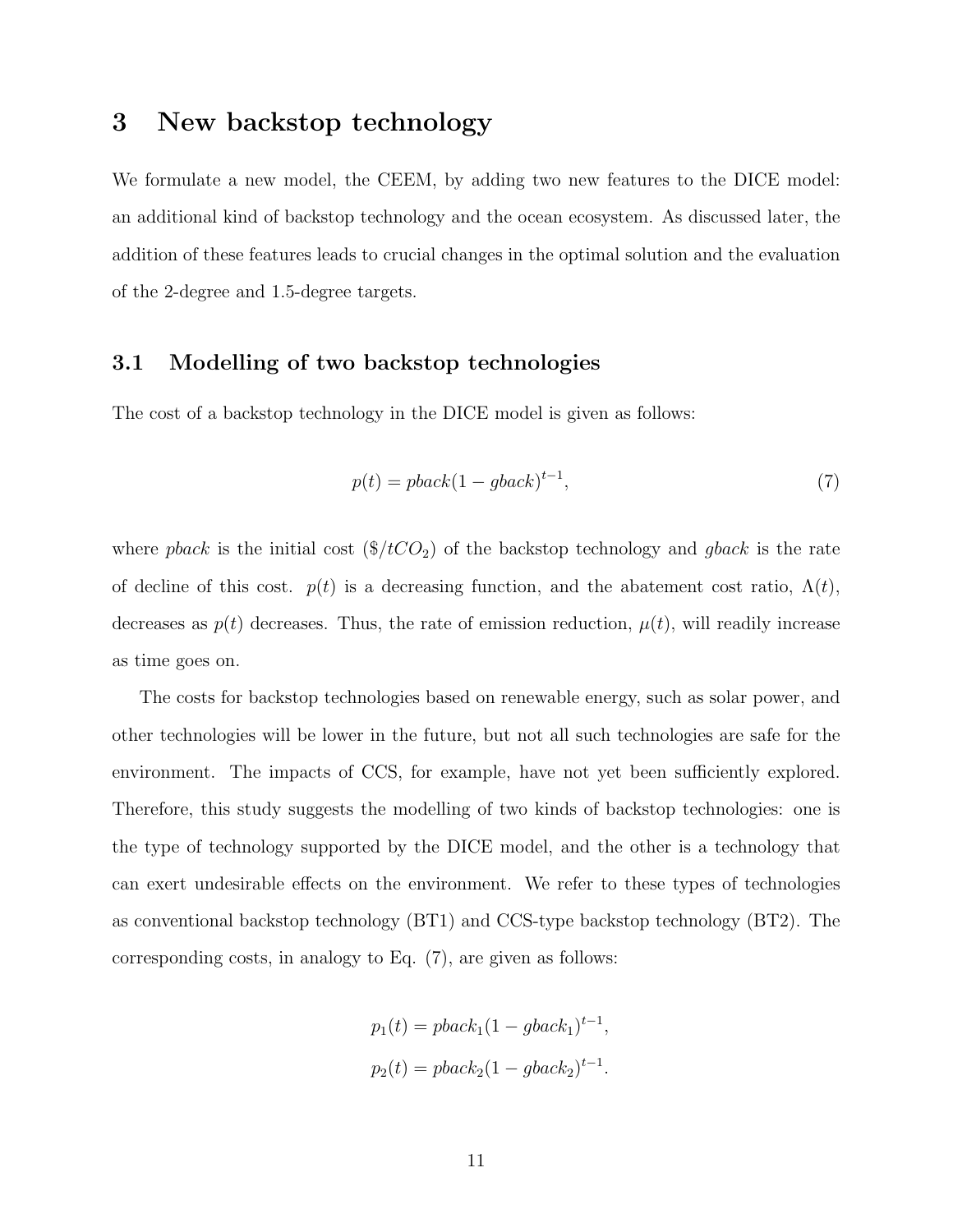Let  $x(t)$  be the rate of BT2 use; then, Eq. (4) becomes

$$
\Lambda(t) = \theta_1(t) \left\{ [1 - x(t)] p_1(t) + x(t) p_2(t) \right\} \mu(t)^{\theta_2}.
$$

Hence, the emission reduction achieved by means of BT2,  $E_{BT2}(t)$ , is given by

$$
E_{BT2}(t) = \sigma(t)\mu(t)x(t)A(t)K(t)^{\gamma}L(t)^{1-\gamma}.
$$

A BT2 technology, such as CCS, carries a risk of  $CO<sub>2</sub>$  leakage into the ocean or the atmosphere, which may cause an increase not only in temperature but also in ocean acidification. To analyse the impact of this risk, we define  $V(t)$  as the amount of BT2 storage in time period t:

$$
V(t+1) = [1 - l(t)]V(t) + E_{BT2}(t),
$$

where  $l(t)$  is the leakage rate in period t and is specified exogenously. Then, for example, when we assume that the leakage occurs into the atmosphere and upper ocean, Eq.  $(6)$ becomes

$$
M_{AT}(t) = E(t) + \phi_{11} M_{AT}(t-1) + \phi_{21} M_{UP}(t-1) + k \cdot l(t) V(t),
$$
  
\n
$$
M_{UP}(t) = \phi_{12} M_{AT}(t-1) + \phi_{22} M_{UP}(t-1) + \phi_{32} M_{LO}(t-1) + (1-k) l(t) V(t),
$$
\n(8)  
\n
$$
M_{LO}(t) = \phi_{23} M_{UP}(t-1) + \phi_{33} M_{LO}(t-1),
$$

where  $k$  is the rate of leakage into the atmosphere. It can be interpreted as being determined by the ratio of on-shore storage to off-shore storage, which is not explicitly modelled.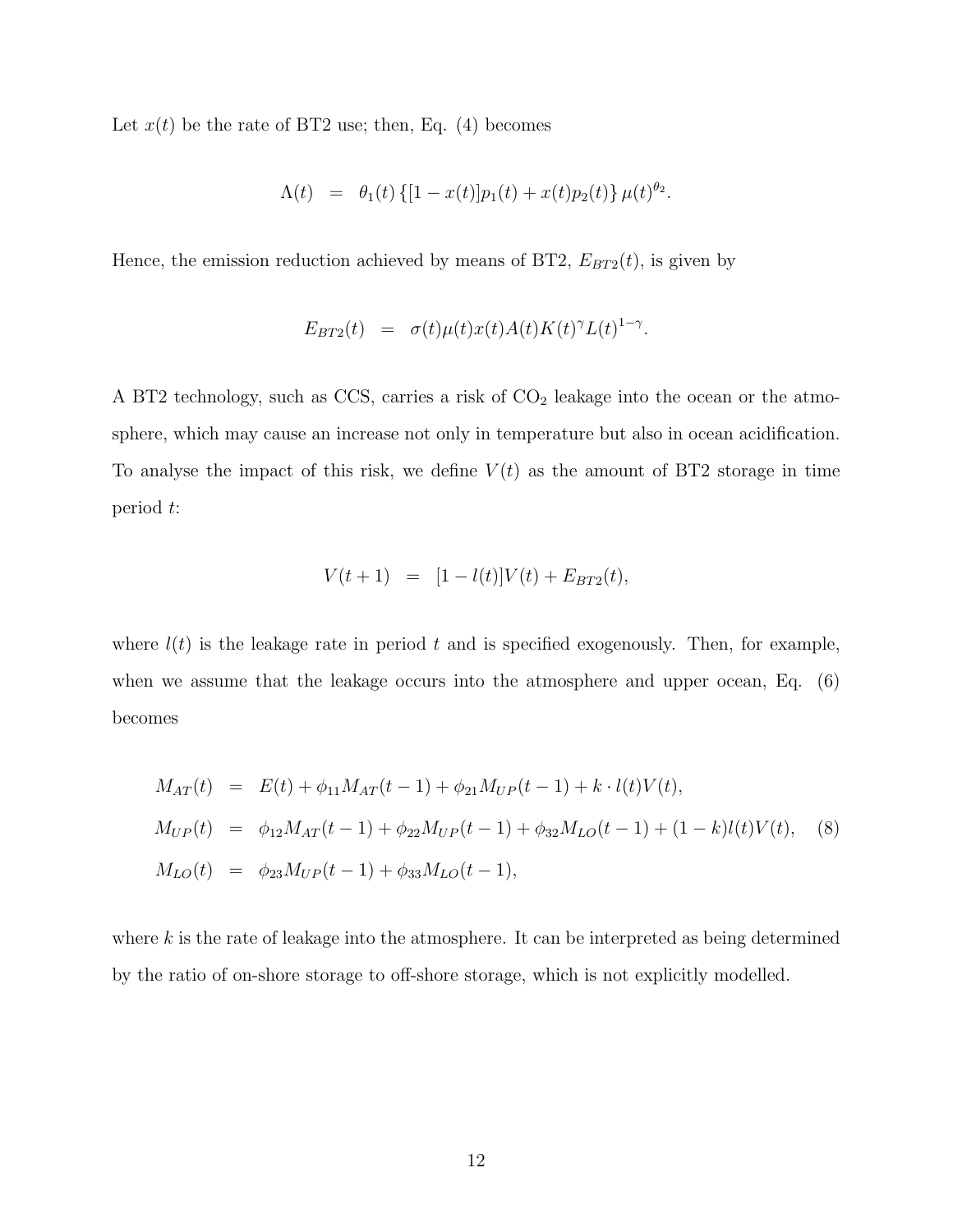#### 3.2 Backstop technologies and the optimal strategy

In this section, we demonstrate the effects of varying the rate and sites of leakage on the optimal solution. We compute the optimal solution under three different assumptions regarding the leakage rate  $l(t)$ : (i) the leakage is constant over time,  $l(t) = 0.02$ ; (ii) the leakage is increasing at a low rate,  $l(t) = 0.01 \cdot 1.01^{t-1} - 0.01$ ; and (iii) the leakage is increasing at a high rate,  $l(t) = 0.01 \cdot 1.05^{t-1} - 0.01$ . As mentioned by Widdicombe et al. (2013), the risk of leakage is a matter of concern. The leakage itself is uncertain, and the level of risk is not well known. Hence, to be conservative, we assume that the leakage is certain and investigate whether BT2 should be used or not under this assumption.

First, we consider the case of leakage only into the upper ocean, namely,  $k = 0$  in Eq. (8). The initial cost of BT1,  $plack_1$ , is chosen to be 344 (\$/ $tCO_2$ ), the same as in the DICE model, version 2013R. As discussed above, BT2 is assumed to be an inferior type of technology compared with BT1 because BT2 involves leakage. Therefore, if BT2 is more expensive than BT1, BT2 will never be used at all. Accordingly, we set the initial cost of BT2 to 300, which is lower than that of BT1; this particular value is chosen for convenience. Table 2 summarizes the parameters related to the backstop technologies.

| Table 2: Parameters related to backstop technologies |  |  |  |
|------------------------------------------------------|--|--|--|
|------------------------------------------------------|--|--|--|

| parameter |                                                                         |
|-----------|-------------------------------------------------------------------------|
| $p_i(t)$  | the cost of backstop technology i in time period $t$ $(i = 1, 2)$       |
| $pback_i$ | the initial cost of backstop technology $i$ $(i = 1, 2)$                |
| $qback_i$ | the rate of decline of the cost of backstop technology $i$ $(i = 1, 2)$ |
| l(t)      | the leakage rate in time period $t$                                     |
| k,        | the leakage rate into the atmosphere                                    |
| variable  |                                                                         |
| x(t)      | the rate of BT2 use                                                     |

Figure 1 and Figure 2 illustrate the carbon emissions and the emission control rates, respectively, under the various leakage conditions. The solid lines represent the original DICE model, and the other lines correspond to cases in which BT2 is considered with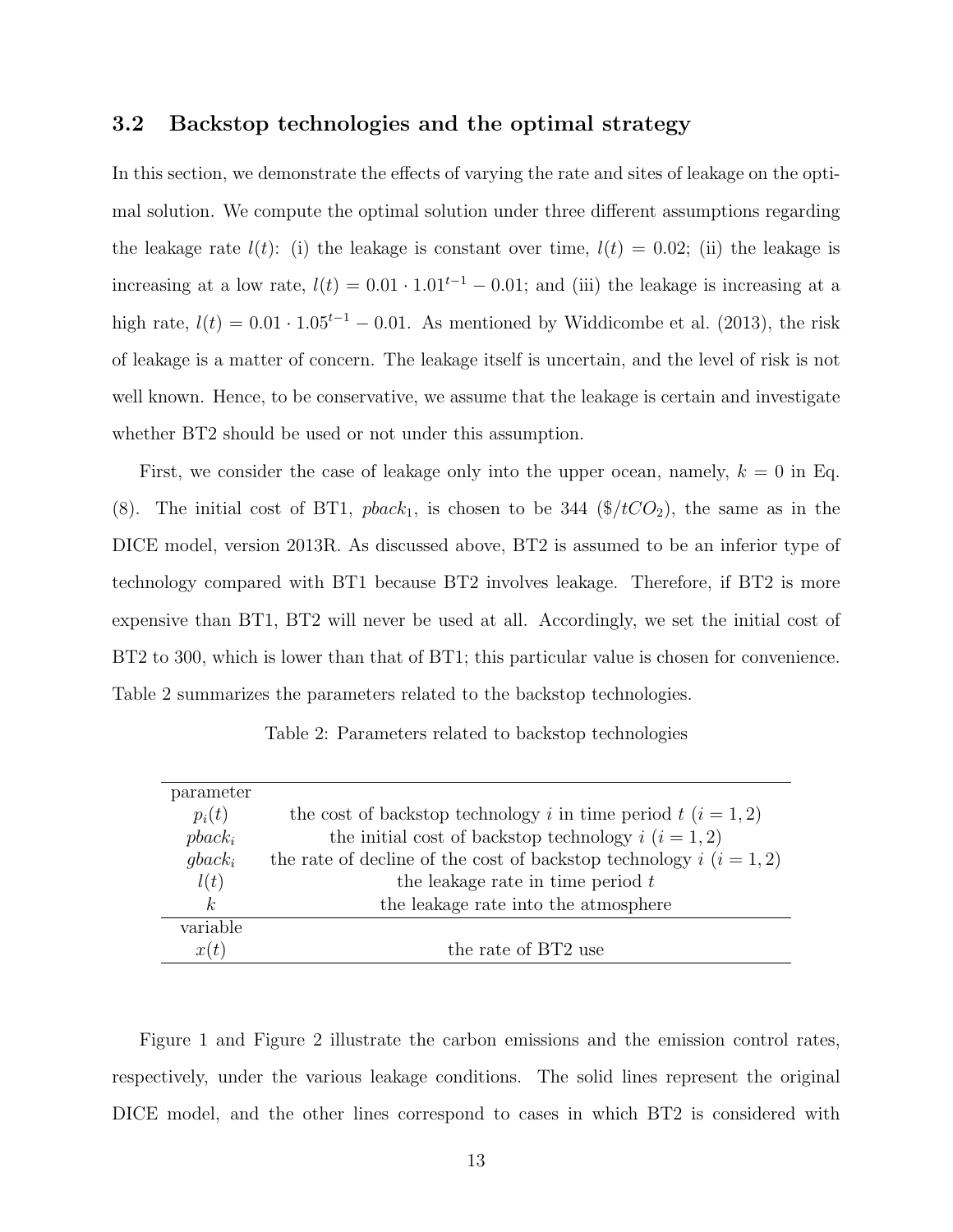

#### Figure 1: Total carbon emission

Note: (1) Original DICE model. (2) Constant leakage:  $l(t) = 0.02$ . (3) Increasing leakage:  $l(t) =$ 0.01 ·  $1.01^{t-1} - 0.01$ . (4) Increasing leakage:  $l(t) = 0.01 \cdot 1.05^{t-1} - 0.01$ .



Figure 2: Emission control rate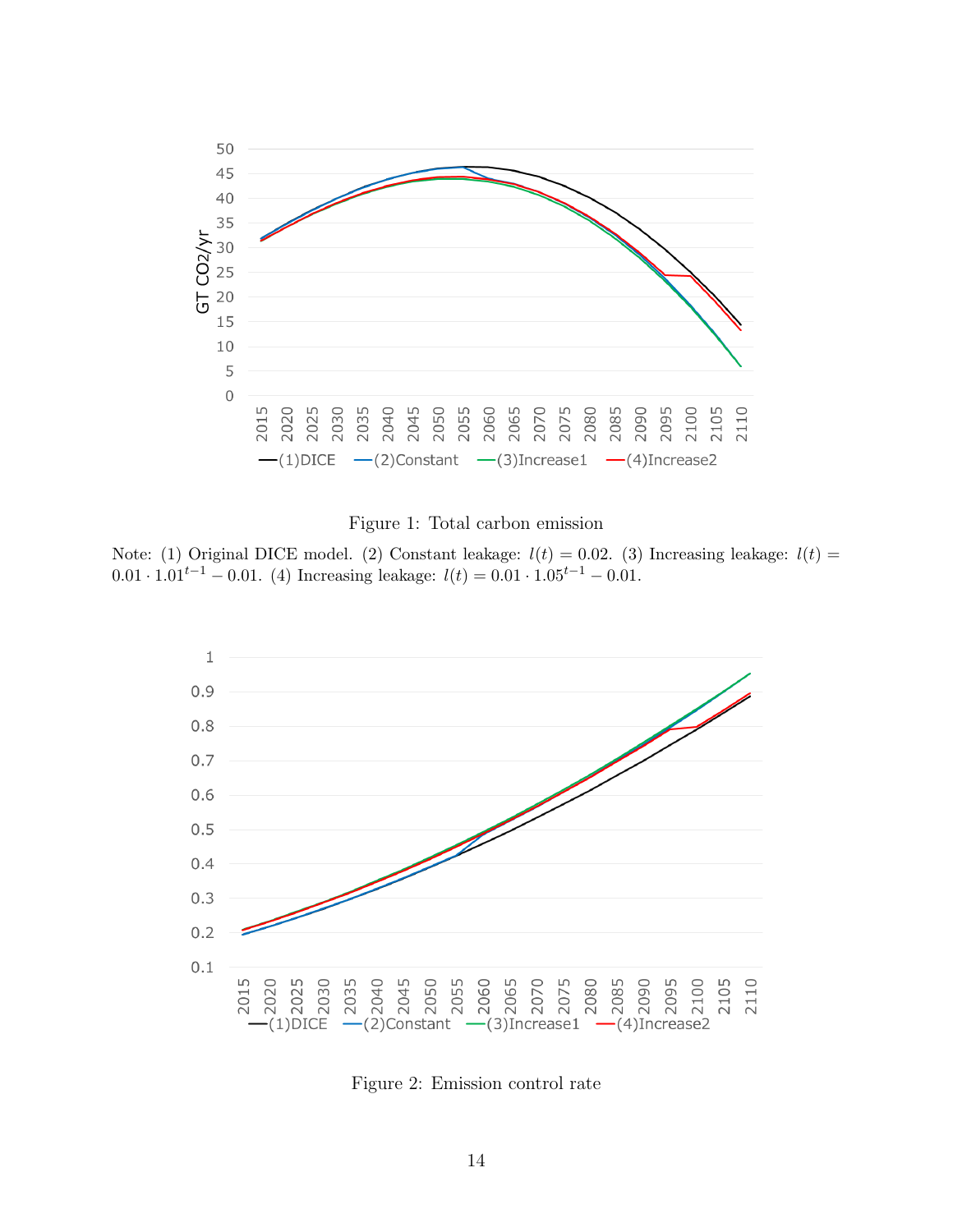

Figure 3: Backstop technology utilization

different leakage rates. By comparing the DICE model with the other settings, we can see that emissions are reduced when BT2 is available. The dashed lines, which represent the three settings with BT2, show different patterns of both the total carbon emission and the emission control rate. To elucidate the mechanism behind these patterns, let us consider Figure 3, which illustrates the utilization of the backstop technologies. We find that differences in the relative rates of use of these technologies arise from the different leakage conditions, and the levels of emission differ considerably depending on the situation. In particular, we note that the timings of the introduction and discontinuation of the different technologies change depending on the leakage situation. For example, if the leakage rate is constant (e.g.,  $l(t) = 0.02$ , then we should not introduce BT2 until approximately 2060 and should stop using BT2 in approximately 2140. By contrast, if the leakage rate is exponentially increasing (e.g.,  $l(t) = 0.01 \cdot 1.05^{t-1} - 0.01$ ), then we would be better served to introduce BT2 as soon as possible. Note that the utilization differs depending on the initial cost, the leakage rate, the cost decline rate, and other parameters.

Moreover, the utilization of the different backstop technologies differs depending on the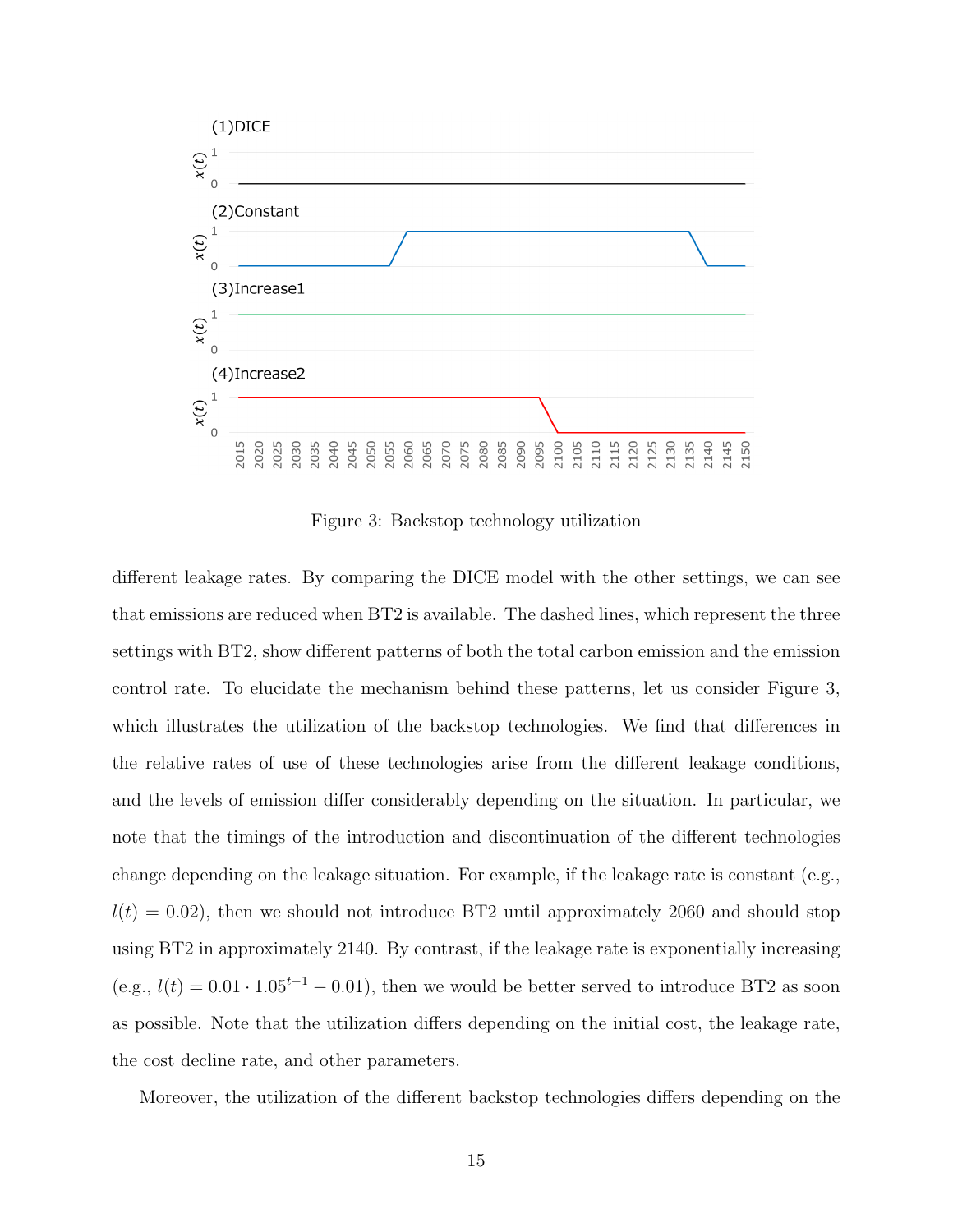leakage sites. In the above analysis, we assume that leakage occurs only into the upper ocean, but there is a possibility that leakage may occur not only into the ocean but also near the ground. This would further accelerate the elevation of the atmospheric temperature. Figure 4 illustrates the utilization situation of the backstop technologies in the case of  $k = 0.2$ . The other parameters are the same as in the above analysis. By comparing the different possible leakage locations, we can see that BT2 is difficult to use at all in the case of leakage into the atmosphere and ocean; a comparison of Figure 3 and Figure 4 shows that when the leakage rate is  $l(t) = 0.2$  or  $l(t) = 0.01 \cdot 1.05^{t-1} - 0.01$ , BT2 falls out of favour compared with the case of k = 0. For the leakage case corresponding to  $l(t) = 0.01 \cdot 1.01^{t-1} - 0.01$ , the utilization does not change with variations in the parameter  $k$ . The reason for this must be that the absolute amount of leakage in the case of  $l(t) = 0.01 \cdot 1.01^{t-1} - 0.01$  is smaller than in the other cases.



Figure 4: Backstop technology utilization for  $k = 0.2$ 

From these results, we can see that introducing new technologies is of great worth even if these technologies carry leakage risks. Technologies such as BT2 will be useful in the case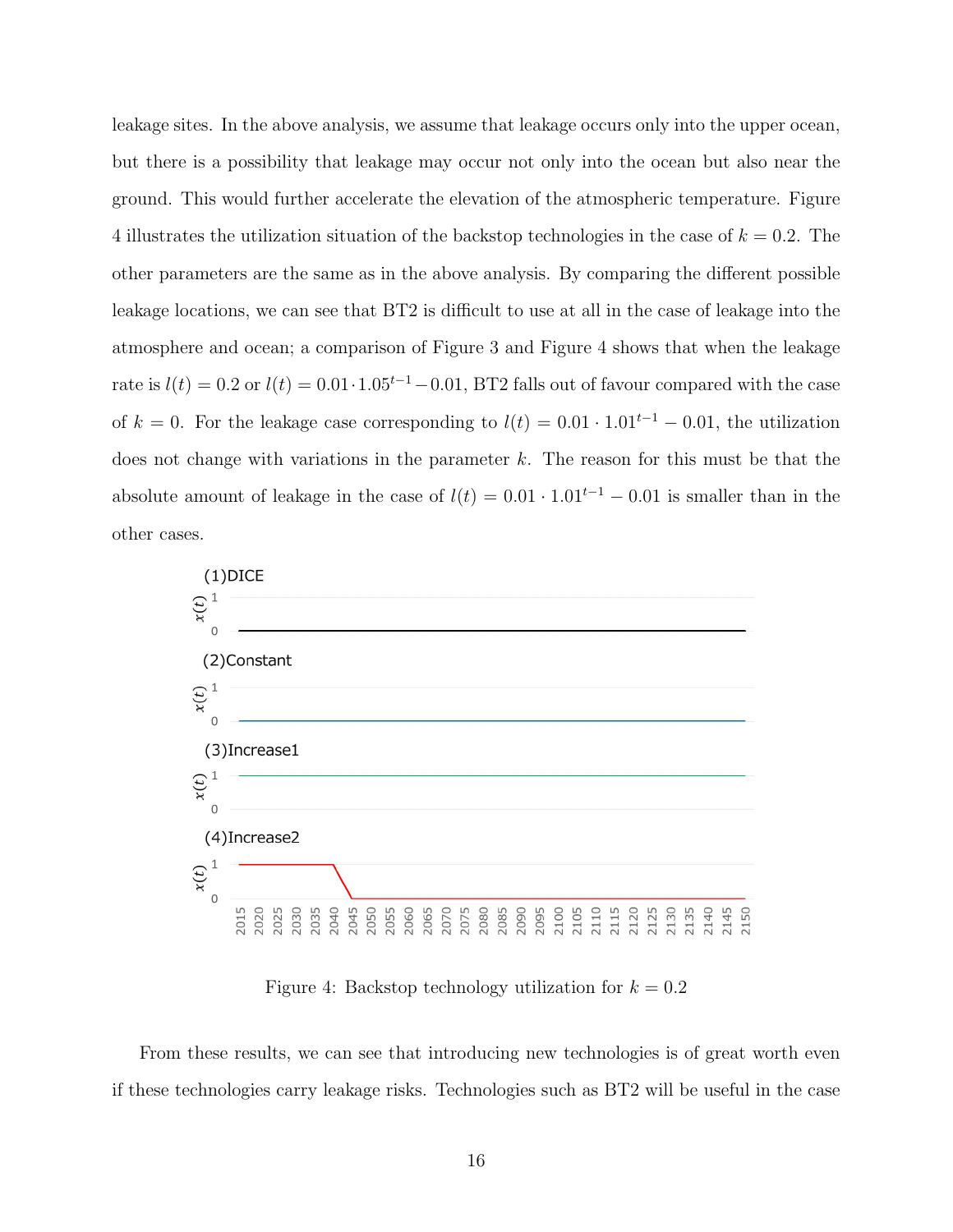of low leakage into the atmosphere. However, we should note that leakage into the ocean will cause acidification and may damage the ocean ecosystem.

### 4 Ocean ecosystem

#### 4.1 Framework for including ecosystem damage

Next, we consider the impact on the ocean ecosystem. The leakage of  $CO<sub>2</sub>$  from storage areas may cause not only an increase in temperature but also environmental damage, such as ocean acidification. This acidification will exert undesirable effects on the ocean ecosystem, e.g., inhibition of the growth of shellfish.

The ocean ecosystem provides several kinds of services (Barbier et al., 2011). Damage to the ocean ecosystem caused by acidification will eventually cause damage to the economy. As described above (section 2.1), the damage function given in Eq. (5) already considers the economic damage to the ocean ecosystem. However, there are expected to be additional factors that would be difficult to convert into economic costs. Based on their survey, Adams and Adger (2013) suggested that the well-being of the ecosystem is of considerable importance. Although, in general, many researchers use consumption as the only variable in the utility function, there is some disagreement regarding this approach. Jones and Klenow (2016) suggested that the utility function should include not only consumption but also leisure, mortality, and inequality, whereas Grimaud and Rouge (2008) defined the utility as a function of consumption and environment stock in their model. Hence, we use the utility function defined as follows.

This study demonstrates the effect of introducing an acidification index, such as  $pH$ , into the model to consider its impact. Let  $Z(t)$  (mol/l) denote the concentration of carbonic acid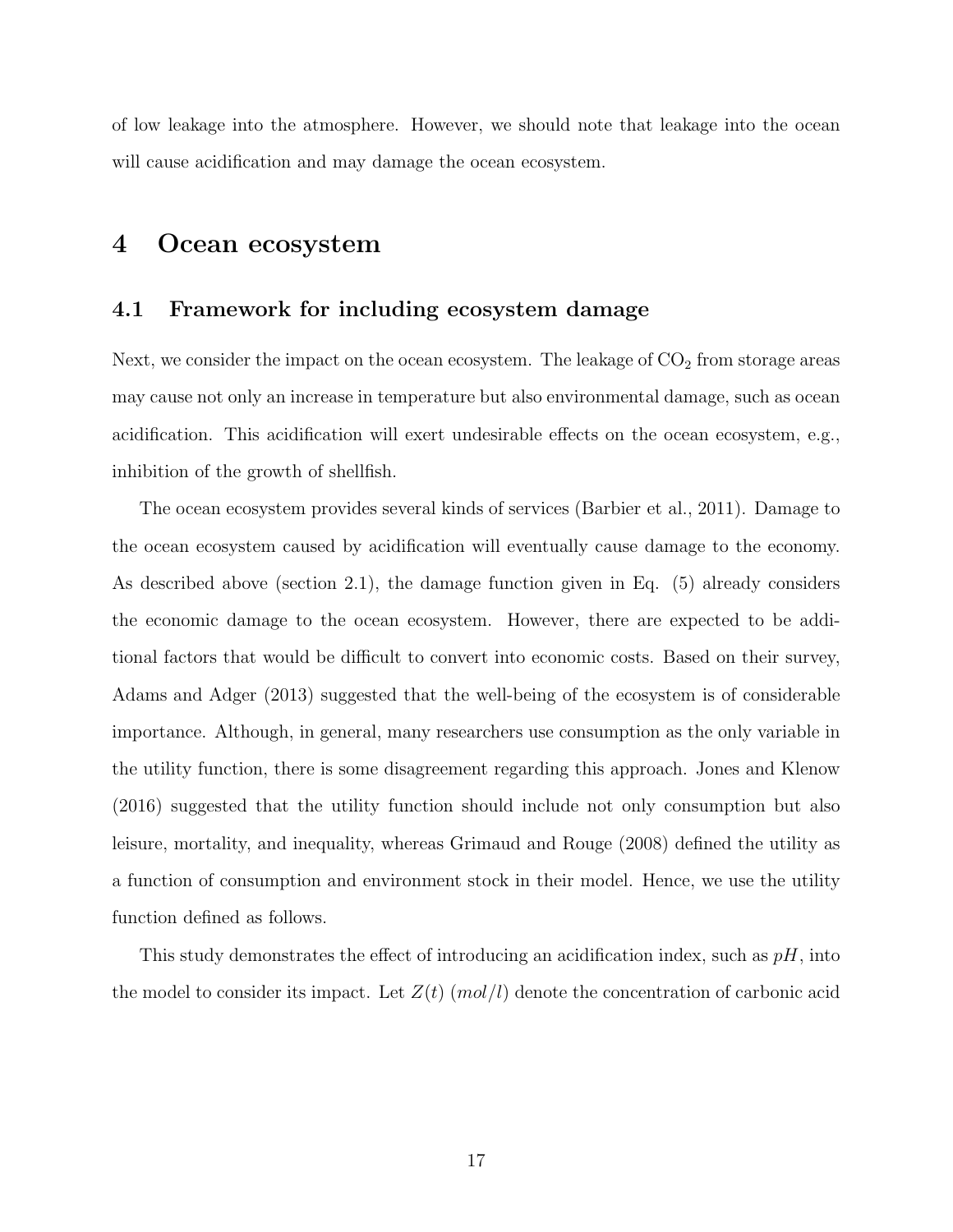gas in the upper ocean; then, the  $pH$  is given by

$$
pH(t) = \frac{pK - \log Z(t)}{2},
$$

$$
Z(t) = \frac{M_{UP}(t)}{\zeta},
$$

where pK is the dissociation constant and  $\zeta$  is an adjustment parameter. Then, we assume that damage to the ecosystem results in a decrease in utility. Let  $G(t)$  be the decrease in utility caused by a change to the level of ocean acidification; then,

$$
G(t) = [pH(t) - pH(0)]^2,
$$
\n(9)

under the assumption that the economic loss due to a deviation of the  $pH$  from its initial level grows quadratically. Consequently, Eq. (1) becomes

$$
\sum_{t=1}^{T} \{ U[c(t), L(t)] - \omega G(t) \} (1+\rho)^{-t}, \tag{10}
$$

where  $\omega$  is a damage parameter. Note that these functional forms and parameters are not supported by quantitative empirical evidence. Consequently, the outcomes of the model should not be treated as quantitatively accurate, only qualitatively.

#### 4.2 Results of the CEEM

First, the acidification parameters are set as follows. Although measurements of  $pH$  in the ocean are not straightforward, the  $pH$  values typically range from 7.7 to 8.2 (Brewer et al., 1995). Based on these values, we assume that the initial pH value pH(0), pK and  $\zeta$  are 8.21, 6.5 and  $2.42 \times 10^7$ , respectively. With these values, in the original DICE model, the pH value becomes 8 or 7.9 when the atmospheric temperature increases by approximately 2.3 degrees or 3.3 degrees, respectively. These predictions are not inconsistent with estimations from other researchers, such as Haugan and Drange (1996) and Caldeira and Wickett, who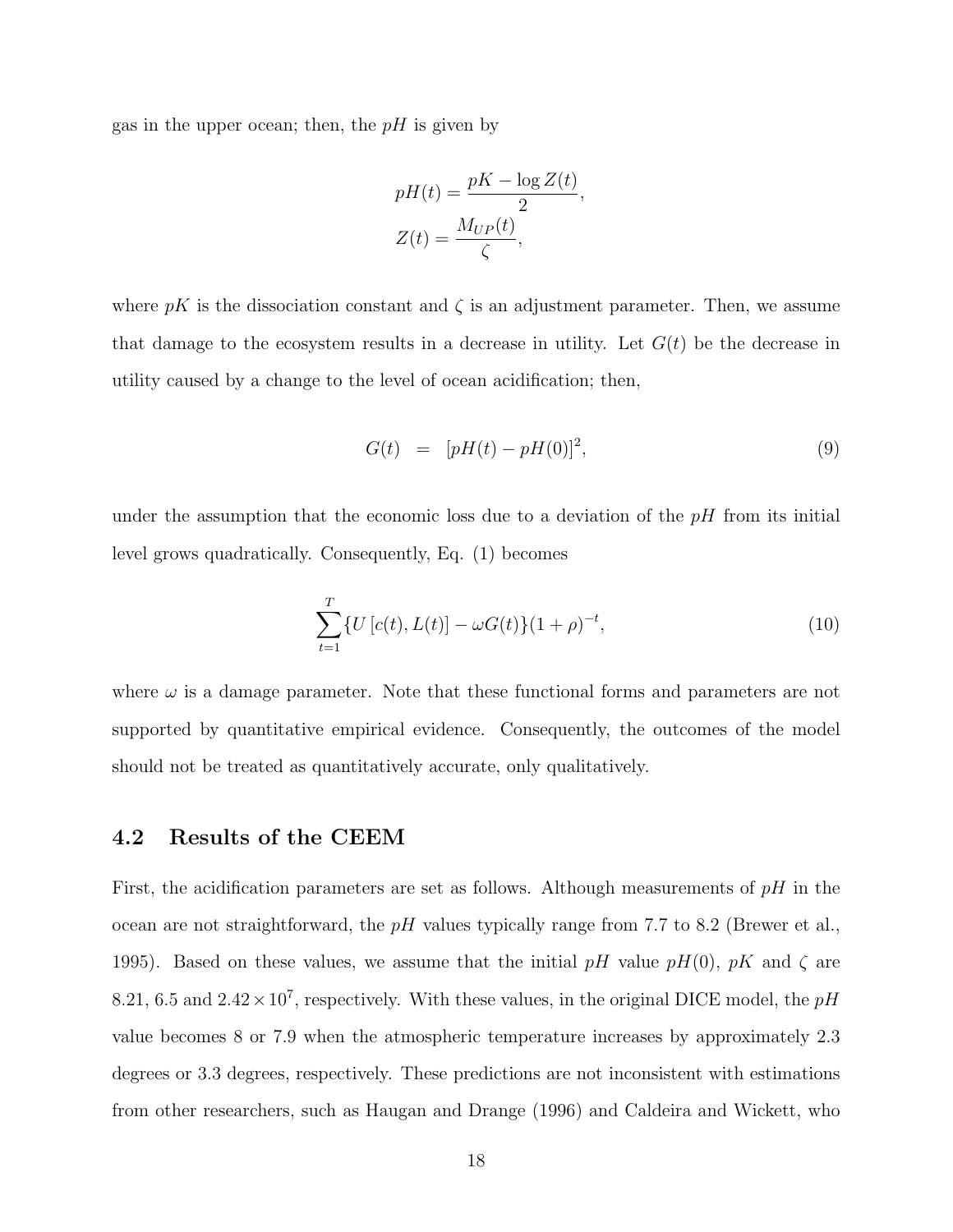have noted the possibility of a reduction in  $pH$  by 0.2 - 0.5 units over the next century.

The degree of ocean acidification is directly affected by the amount of carbon in the upper ocean,  $M_{UP}$ , in this model. Depending on whether leakage occurs only into the ocean  $(k = 0)$ or into both the atmosphere and the ocean  $(k > 0)$ , the resulting level of acidification differs. Figure 5 shows the backstop technology utilization  $x(t)$  for the leakage scenario characterized by  $l(t) = 0.01 \cdot 1.05^{t-1} - 0.01$  for four pairs of values of the parameter representing the utility loss caused by acidification,  $\omega$ , and the parameter representing the rate of leakage into the atmosphere, k:  $(\omega, k) = (0, 0), (0, 0.2), (10, 0)$  and  $(10, 0.2)$ . First, let us compare the first two cases,  $(\omega, k) = (0, 0)$  and  $(\omega, k) = (0, 0.2)$ . We find that BT2 is used less often in the case of leakage into both the atmosphere and the ocean  $(k = 0.2)$  compared with leakage into only the ocean  $(k = 0)$ . This trend does not change even when acidification is considered to cause a decrease in utility ( $\omega = 10$ ). The effect of a change in the damage parameter is quite intuitive. A comparison between the two cases with  $\omega = 0$  and the two cases with  $\omega = 10$  shows that the decrease in utility caused by acidification results in a decrease in BT2 utilization. In other words, when the value of the damage parameter  $\omega$  is higher,  $CO_2$ leakage is more undesirable.

Let us explore the effect of the damage parameter  $\omega$  in greater detail. Figure 6 shows the results of optimal control for four levels of the damage parameter  $\omega$ : 0, 10, 30, and 100. The parameter describing the leakage into the atmosphere, k, is set equal to 0 in this exercise. A higher level of the parameter  $\omega$  leads to higher emission control rates, as depicted in Figure  $6-(C)$ . Because of the change in the emission control rate, industrial emissions are reduced, and the elevation of the temperature of the atmosphere is also suppressed. In the case of  $\omega = 100$ , the atmospheric temperature in 2100 is 0.5 degrees lower than in the case of  $\omega = 0$ , and the social cost of carbon is approximately two times higher than in the case of  $\omega = 0$ .

In both the DICE model and the CEEM, we maximize the total utility (see Eq. (1) and Eq. (10)). The introduction of the parameter  $\omega$  represents the reduction in the total utility caused by acidification. Table 3 shows the resulting utility increase (or decrease). We regard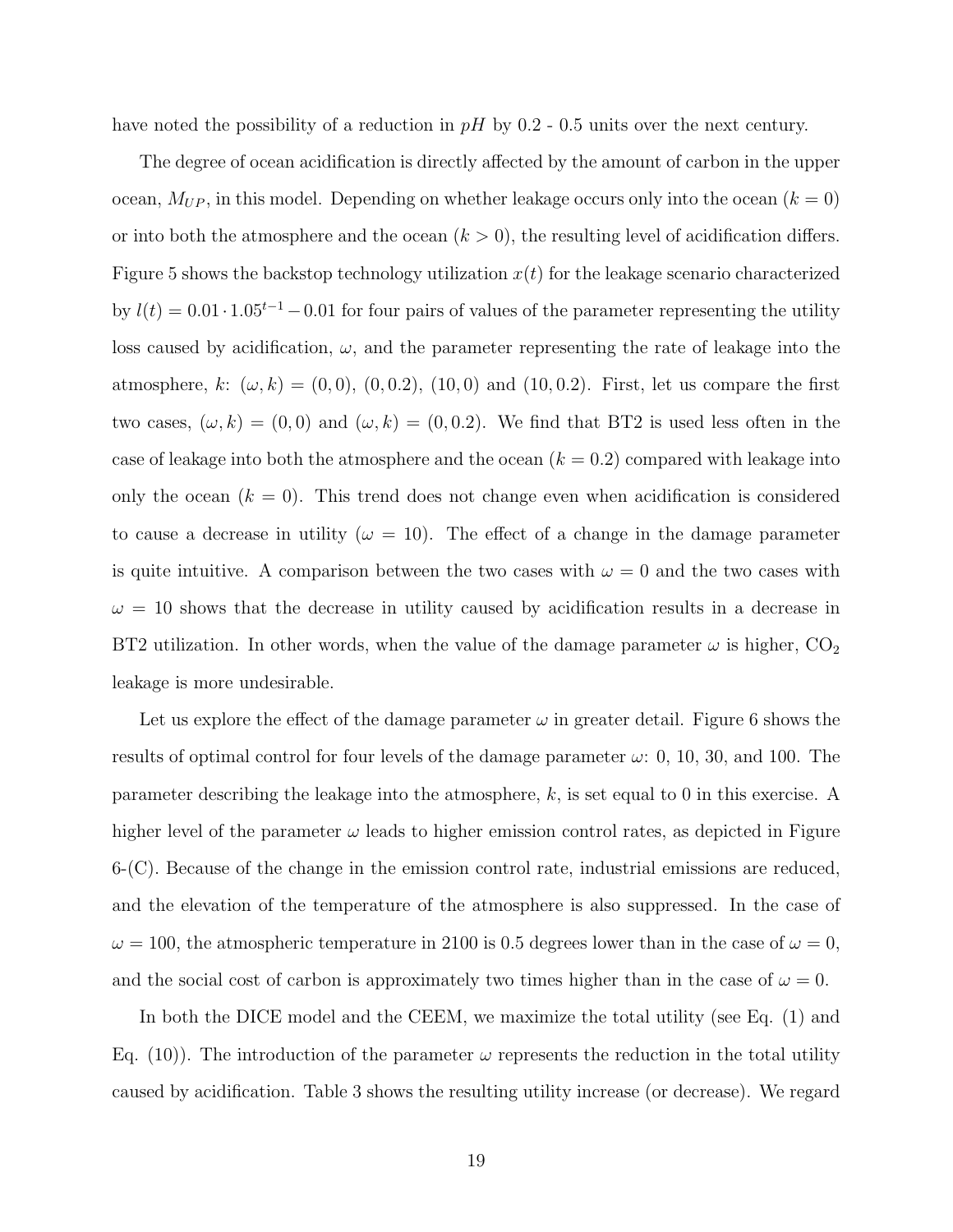the utility in 2010 as the reference point and set it equal to 0. As the value of  $\omega$  increases, the disutility due to acidification also increases. Note that the disutility due to acidification is less than 1% of the consumption utility in this analysis. In addition, the consumption utility decreases as  $\omega$  increases. It appears that the reason for this relationship is the increase in the emission control rate. Although the increase in the emission control rate has a suppressing effect on the consumption utility, the disutility due to acidification is also suppressed. A key observation is that although the direct effect on the total utility caused by acidification is not large, it can cause a material change in the optimal strategy.



Figure 5: Backstop technology utilization considering ocean acidification

Note: The value of the damage parameter  $\omega$  is 0 for (a) and (b) and 10 for (c) and (d). Moreover, (a) and (c) correspond to leakage only into the ocean, whereas (b) and (d) represent cases in which 20% of the leakage goes into the atmosphere.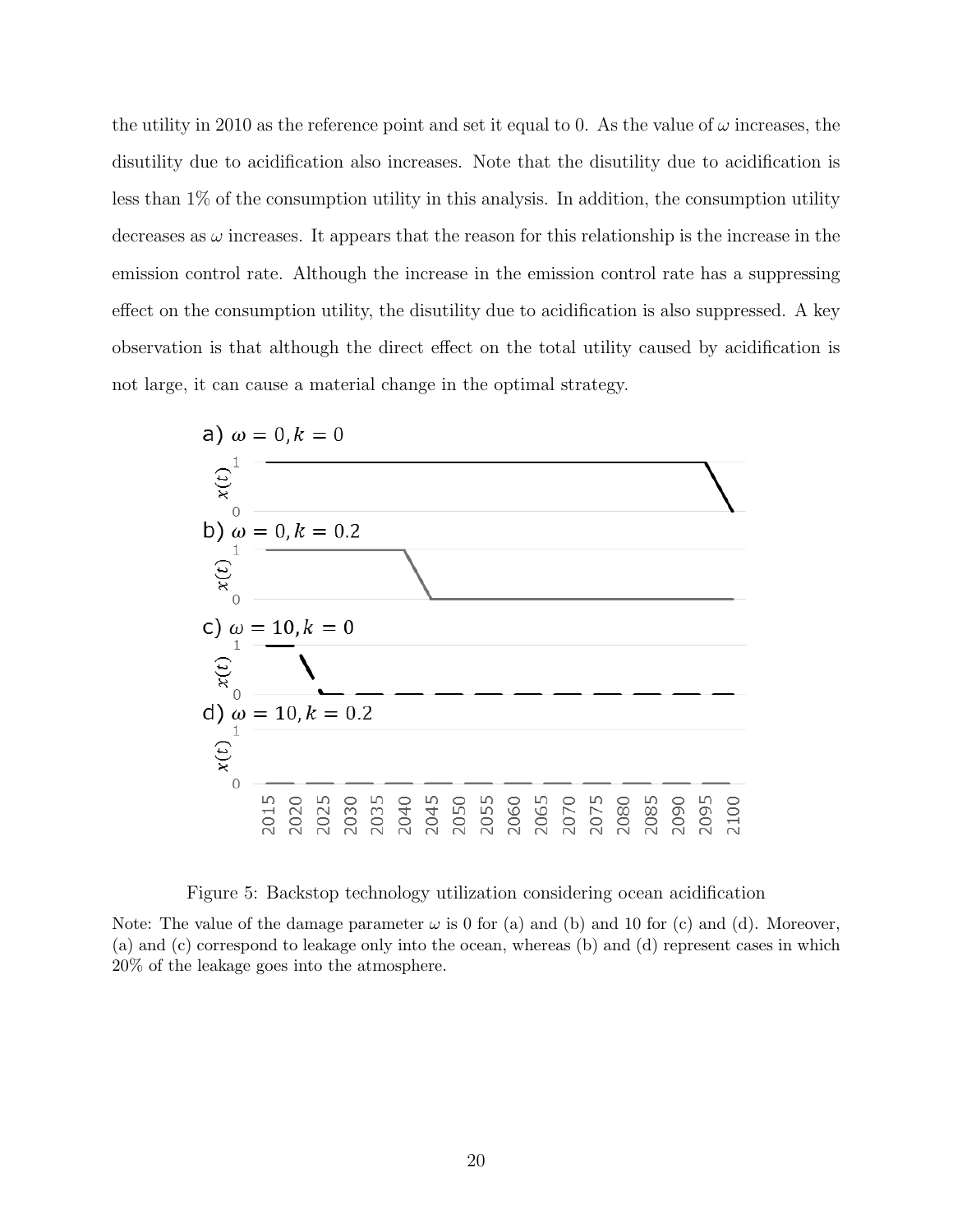

Figure 6: Optimal control for various values of the damage parameter  $\omega$ Note:  $(A)$ ,  $(B)$ ,  $(C)$ , and  $(D)$  present industrial emissions  $(GTCO<sub>2</sub>/year)$ , the atmospheric temperature (◦C above preindustrial), the emission control rate, and the social cost of carbon, respectively.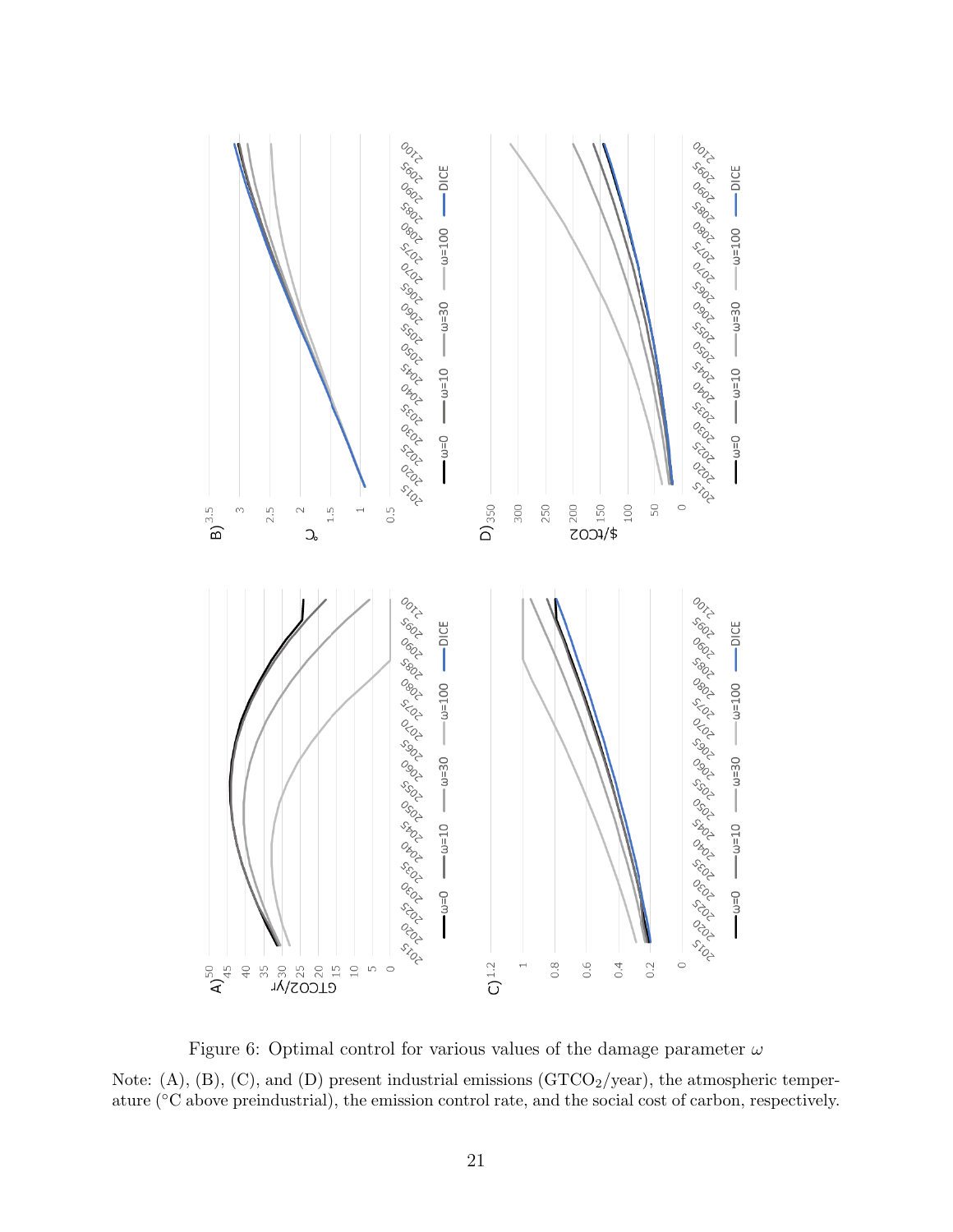|                | Utility       | 2015     | 2020     | 2030   | 2050             | 2070             | 2090   |
|----------------|---------------|----------|----------|--------|------------------|------------------|--------|
| $\omega = 0$   | Consumption   | 39.3     | 78.4     | 153.6  | 284.6            | 386.1            | 462.2  |
|                | Acidification | $\Omega$ | 0        | 0      | $\left( \right)$ | $\left( \right)$ | 0      |
| $\omega = 10$  | Consumption   | 39.2     | 78.3     | 153.5  | 284.4            | 385.8            | 461.8  |
|                | Acidification | $\Omega$ | $\Omega$ | $-0.1$ | $-0.2$           | $-0.3$           | $-0.5$ |
| $\omega = 30$  | Consumption   | 39.1     | 78.1     | 153.2  | 283.9            | 385.2            | 461.2  |
|                | Acidification | $\Omega$ | $-0.1$   | $-0.2$ | $-0.5$           | $-0.9$           | $-1.3$ |
| $\omega = 100$ | Consumption   | 38.8     | 77.5     | 152.3  | 282.4            | 383.2            | 460    |
|                | Acidification | $-0.1$   | $-0.3$   | $-0.6$ | $-1.5$           | $-2.6$           | $-3.7$ |

Table 3: Changes in utility with variations in the parameter  $\omega$ 

Note: These utility values represent the increase (or decrease) with respect to the utility in 2010. The consumption utility and the acidification utility correspond to  $U(\cdot)$  and  $\omega G(t)$ , respectively.

#### 4.3 2-degree target and 1.5-degree target

Here, let us consider a 2-degree target and a 1.5-degree target. A 2-degree target was adopted in the Copenhagen Accord, and this target has been referenced at various international conferences. Moreover, a stricter 1.5-degree target has become a focus since COP21. Nordhaus (2014) estimated the social cost of carbon (SCC) in the context of the 2-degree target using the DICE model, version 2013R, and found that the SCC rises sharply.

In this section, we compare the results of the DICE model and the CEEM model when evaluating the 2-degree target and the 1.5-degree target. We assume that the leakage is characterized by  $l(t) = 0.01 \cdot 1.05^{t-1} - 0.01$  and  $k = 0$ . For the damage parameter  $\omega$ , we use three values: 0, 30, and 100. Table 4 shows the estimated SCC values. In the case of the DICE model, the SCC values for the 2-degree case are 47.6, 216.4 and 561.8  $(\frac{1}{2}tCO_2)$ in 2015, 2050 and 2090, respectively. These are approximately 2.6, 4.1 and 4.7 times the SCC values for the baseline case. In the case of the CEEM with  $\omega = 0$ , meanwhile, the SCC values for the 2-degree case are 43.9, 199.2 and 790.4  $(\frac{4}{\ell}C_2)$  in 2015, 2050 and 2090, respectively. These are approximately 2.4, 3.7 and 6.6 times the SCC values for the baseline case. The SCCs obtained using the CEEM are lower than those from the DICE model in the near future, but they sharply increase and become larger than those from the DICE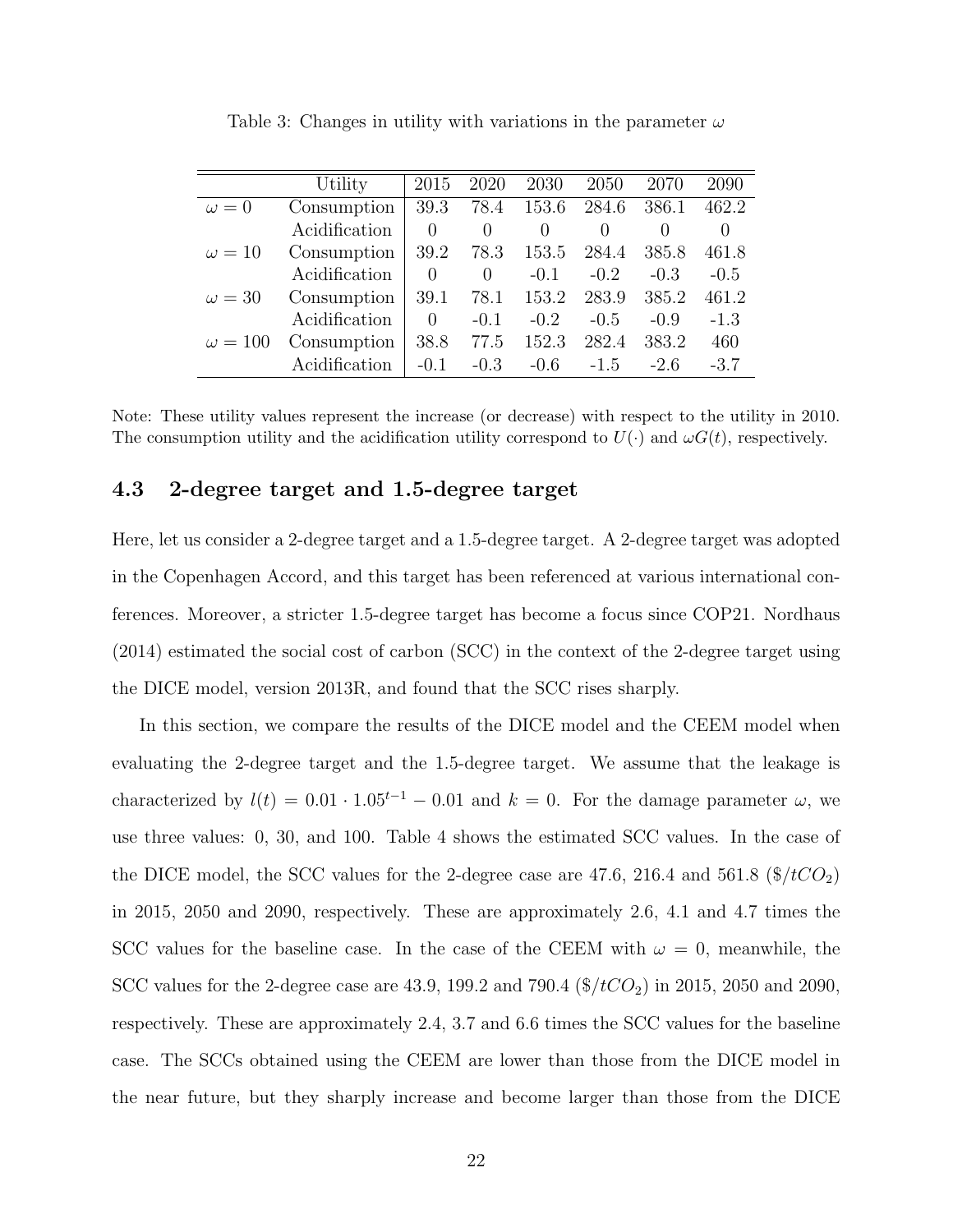model in the far future. This behaviour seems to be due to the influence of BT2. BT2 can store  $CO<sub>2</sub>$ , but the stored  $CO<sub>2</sub>$  is assumed to gradually leak in this model. This means that current emissions are suppressed at the cost of increased emissions in the far future. Hence, we can achieve a lower SCC in the near future, but the problem will come back to haunt us in the far future.

Next, we focus on the case of the 1.5-degree target. We find that the SCC increases considerably compared with the SCC values in the cases of the baseline, the optimal control strategy, and the 2-degree target, as shown in Table 4. The values for the 1.5-degree case are more than 10 times those for the baseline case. Figure 7 presents the ratio of the SCC values between the DICE and CEEM evaluations. This ratio increases more slowly under the 1.5-degree target than it does under the 2-degree target. For example, the SCC in 2100 that is indicated by the CEEM with  $\omega = 30$  is 1.4 times that indicated by the DICE model in the case of the 1.5-degree target, whereas it is 2.2 times that indicated by the DICE model in the case of the 2-degree target. By contrast, between 2050 and 2080, the ratio is approximately 1 in both cases, although the ratio for the 2-degree case is slightly lower than that for the 1.5-degree case until approximately 2075. Furthermore, the ratio approaches 1 as the parameter  $\omega$  increases. As shown in Figure 8, BS2 is also increasingly rarely used as the parameter  $\omega$  increases. From these results, we find that the use of BT2 postpones the impact of climate change. In addition, for  $\omega = 100$ , BT2 is used only until 2035 in the case of the 1.5-degree target and is not used at all in the case of the 2-degree target. Consequently, the difference between the DICE and CEEM results is relatively small.

Figure 9 illustrates the change in the emission control rate. The rates for the 2-degree target and the 1.5-degree target are little affected by increasing  $\omega$ , unlike in the optimal control case. The rate reaches 1 in either 2060 or 2030 for the case of the 2-degree target or the 1.5-degree target, respectively, regardless of any increase in  $\omega$ . That is, under both targets, an enormous amount of  $CO<sub>2</sub>$  emissions must be processed using backstop technologies in the near future. In particular, in the case of the 1.5-degree target, we will need to begin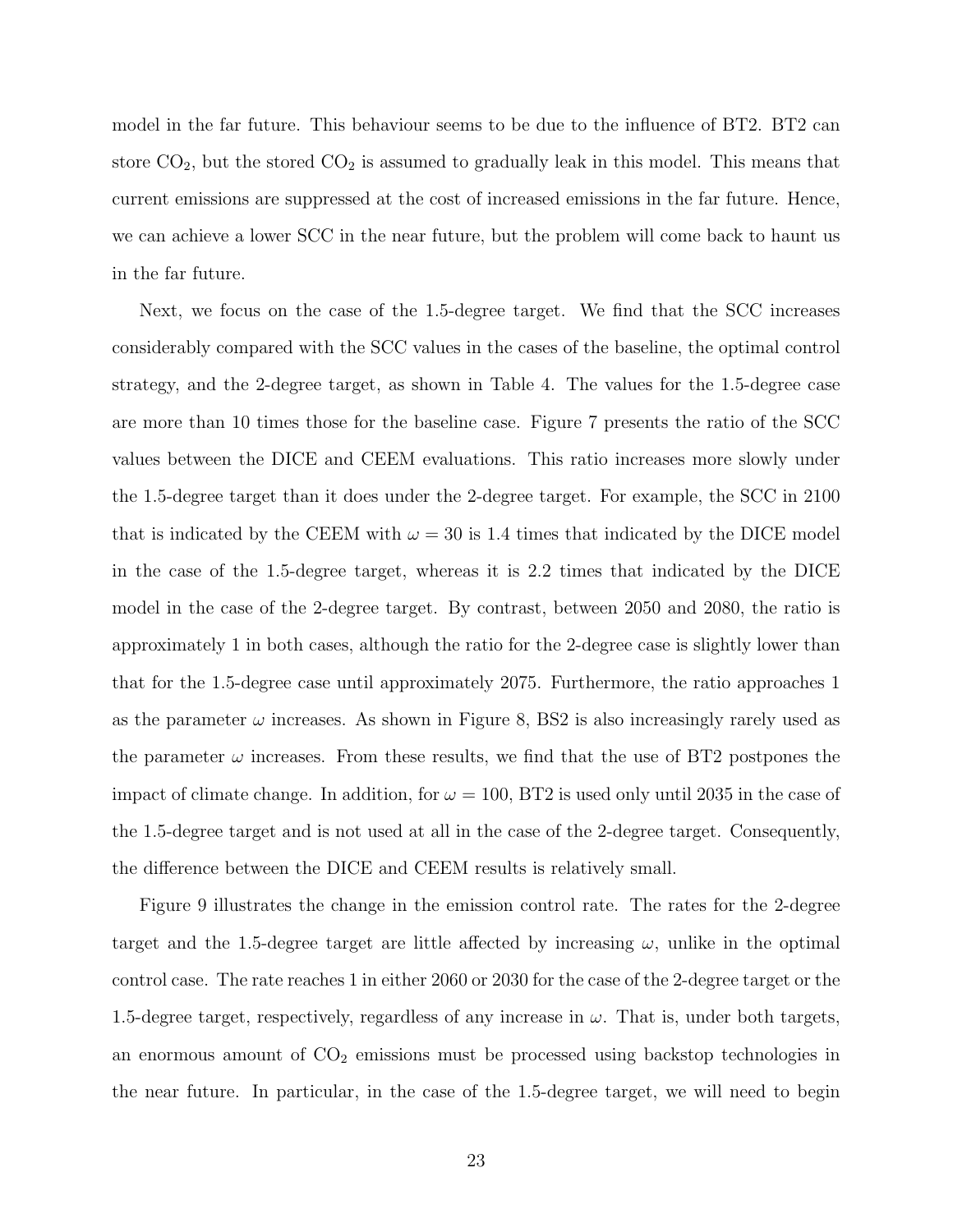eliminating the majority of emissions within the next few years. In addition, in the case of the adoption of a strict target, the index representing the level of ocean acidification as expressed in Eq. (9) takes on a smaller value compared with the other cases. Namely, the decrease in utility caused by acidification,  $\omega G(t)$  (in Eq. (10)), is not as large as in the cases of the other, less strict targets. Consequently, the influence of increasing  $\omega$  is reduced as the target becomes more strict. The cost of a backstop technology is defined as a decreasing function over time, such that using BS2 earlier results in a larger benefit than using it later. In the case of the 1.5-degree target, the benefit of using BT2 exceeds the cost of the leakage because of the enormous amount of emissions that must be eliminated. As a result, BT2 is used only during a short period of the early stage regardless of the value of  $\omega$ . By contrast, in the case of the 2-degree target, because the required emission reduction is not as large as in the case of the 1.5-degree target, the usage of BT2 does depend on  $\omega$ , as shown in Figure 8.

Our work assesses the potential of CCS as a mitigation technology at the global level, based on previous experimental studies. From our results, we can say that if we hope to achieve a strict target (such as 1.5-degree target), technologies that reduce  $CO<sub>2</sub>$  emissions but carry a risk of ecosystem damage may be useful for reaching that target. In particular, in this model, we assume that these new technologies are certain to result in the leakage of  $CO<sub>2</sub>$ . Therefore, these new technologies should be used to a greater extent if the actual probability of leakage is low. In addition, note that the optimal use of these new technologies will change with the magnitude of the utility from the ecosystem, but in the case of the adoption of a strict target, we may be more willing to accept the utility decrease due to ecosystem damage. Ecosystem damage will already be reduced by achieving such a strict target, so there is a possibility that the damage caused by using new, risk-bearing technologies may be negligible.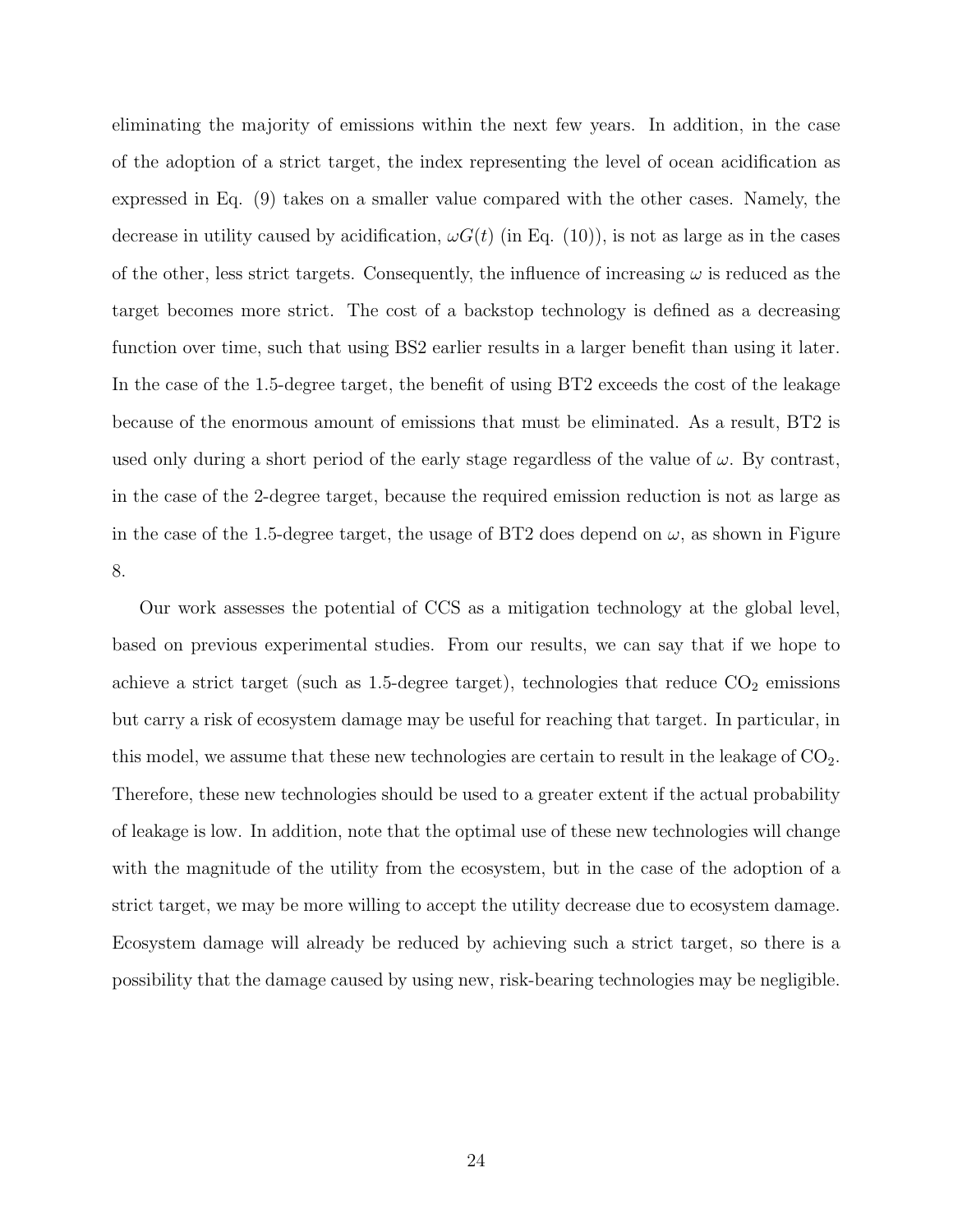| Scenario             | 2015  | 2020  | 2030  | 2050   | 2070   | 2090   |
|----------------------|-------|-------|-------|--------|--------|--------|
| <b>DICE</b>          |       |       |       |        |        |        |
| <b>Baseline</b>      | 18.6  | 22.1  | 30.6  | 53.2   | 83.1   | 119.8  |
| Optimal control      | 17.7  | 21.2  | 29.3  | 51.5   | 81.9   | 120.6  |
| 2-degree target      | 47.6  | 60.1  | 94.4  | 216.4  | 437.2  | 561.8  |
| 1.5-degree target    | 196.2 | 249.3 | 406.4 | 1080.5 | 2576.3 | 4833.1 |
| CEEM $\omega = 0$    |       |       |       |        |        |        |
| Optimal control      | 17.7  | 21.2  | 29.4  | 51.7   | 82.7   | 122.3  |
| 2-degree target      | 43.9  | 55.2  | 86.3  | 199.2  | 431.5  | 790.4  |
| 1.5-degree target    | 194.7 | 247.1 | 402.2 | 1072.1 | 2668.9 | 5824   |
| CEEM $\omega = 30$   |       |       |       |        |        |        |
| Optimal control      | 23.7  | 28.3  | 39.4  | 70.1   | 112.9  | 167.8  |
| 2-degree target      | 46.2  | 57.7  | 88.7  | 197.2  | 396.8  | 592    |
| 1.5-degree target    | 194.8 | 246.9 | 400.5 | 1061   | 2617.9 | 5605.6 |
| CEEM $\omega = 100$  |       |       |       |        |        |        |
| Optimal control      | 36.9  | 44    | 61.3  | 109.3  | 176.2  | 263.1  |
| 2-degree target      | 54.8  | 67.3  | 100.1 | 207.6  | 387.7  | 503.7  |
| $1.5$ -degree target | 193.5 | 244   | 391.3 | 1020.2 | 2472.4 | 5137.6 |

Table 4: Social costs of carbon under the DICE model and the CEEM  $(\$/tCO_2)$ 

∗ "Optimal control" is the scenario in which there is no temperature target.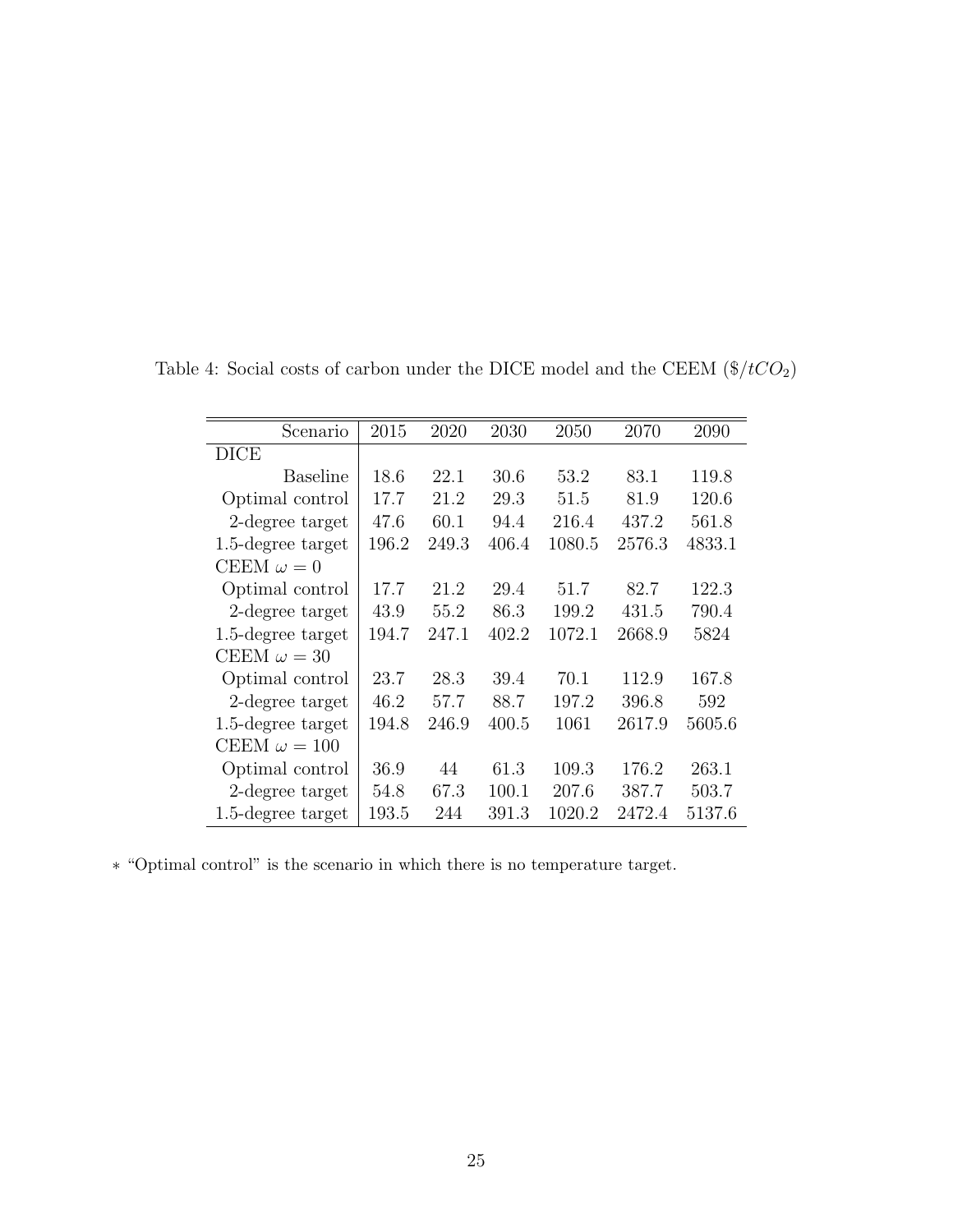

Figure 7: Ratio of the SCC values between the DICE model and the CEEM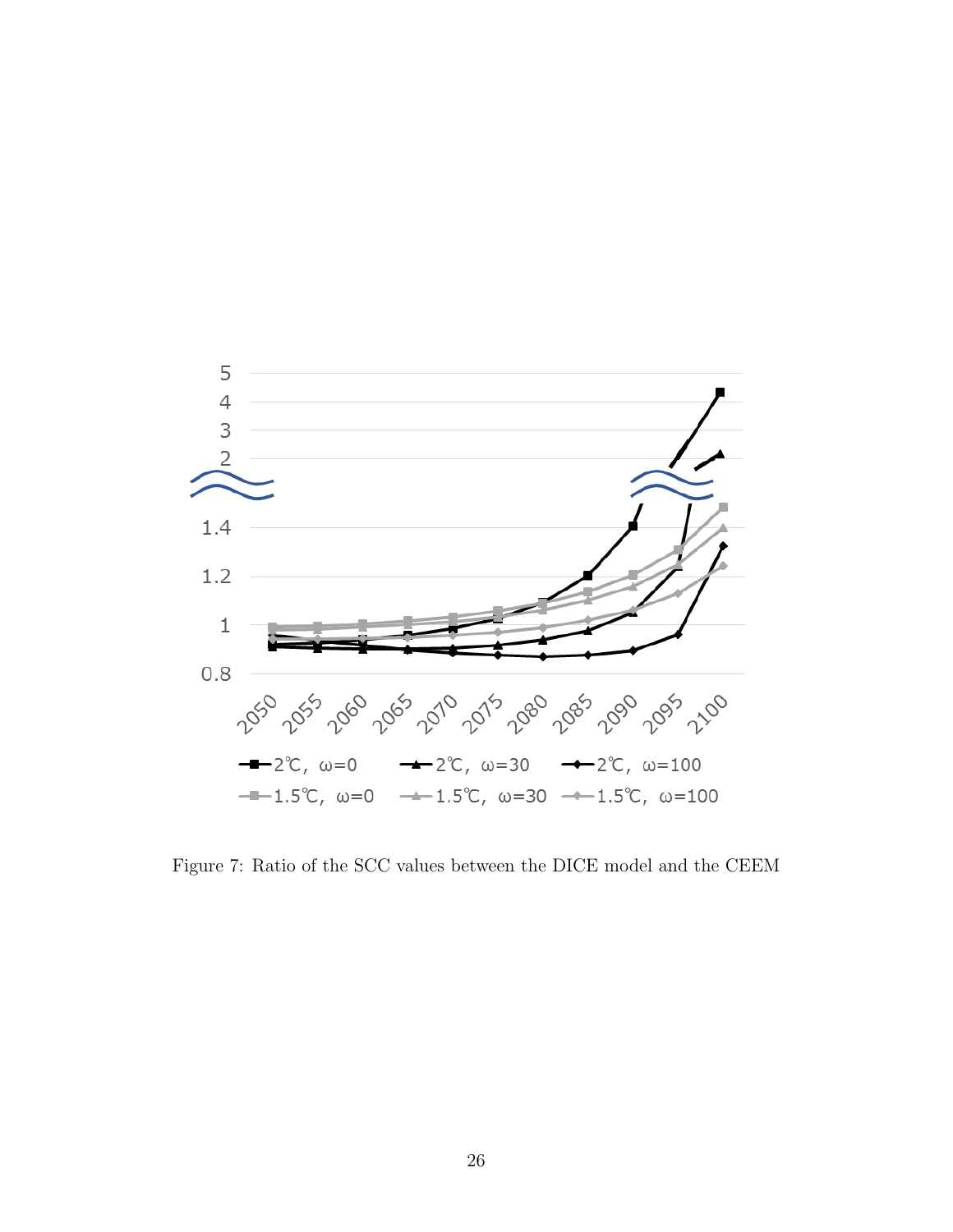

Figure 8: Backstop technology utilization for various values of the parameter  $\omega$ 



Figure 9: Emission control rates for various values of the parameter  $\omega$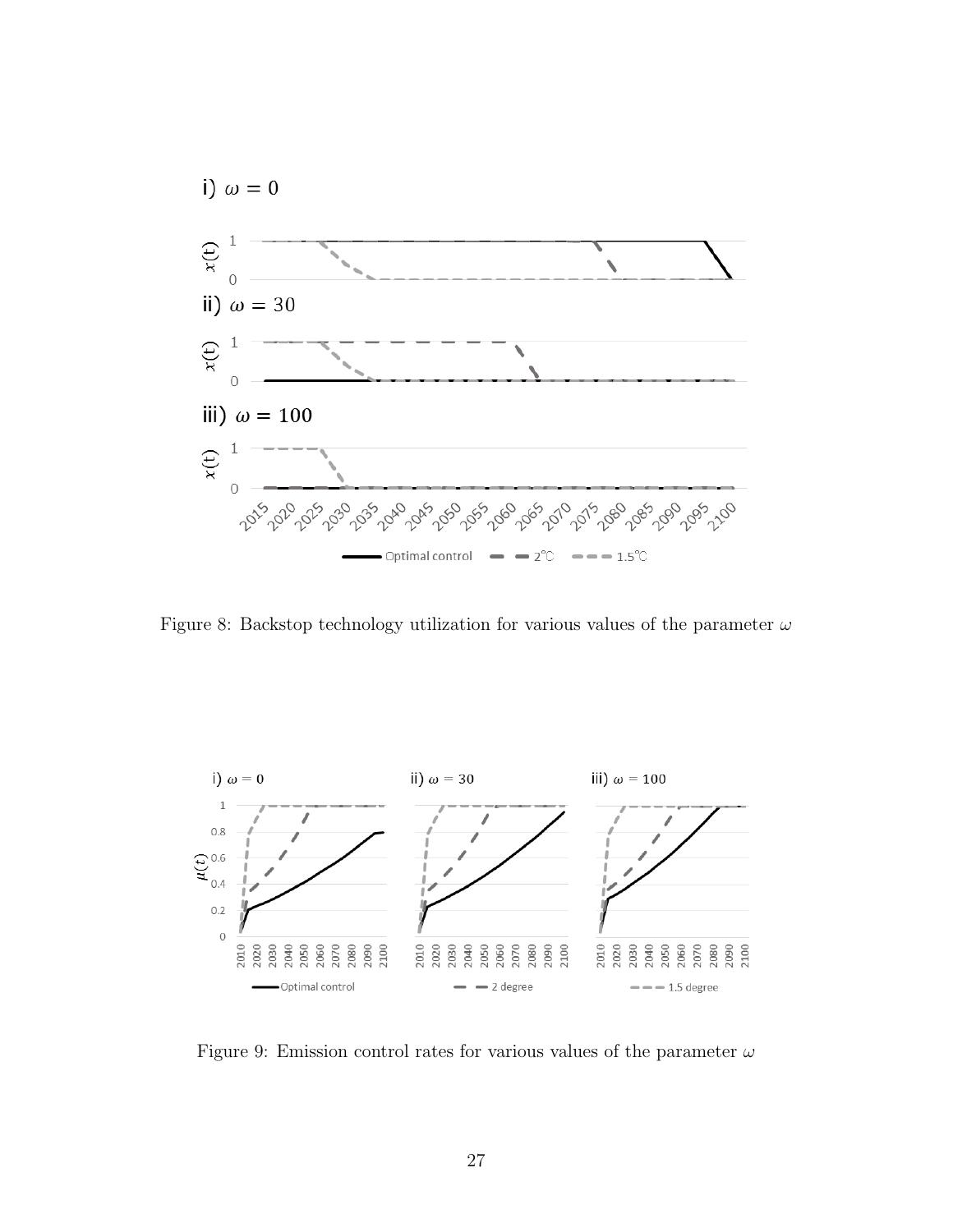### 5 Conclusion

This paper examines the role of CCS technologies in combating climate change. In particular, we attempt to judge whether new technologies that offer reasonable  $CO<sub>2</sub>$  control but carry a risk of ecosystem damage should be used under the 2- and 1.5-degree targets. Although the CCS-type technologies that we model can capture  $CO<sub>2</sub>$  and delay climate change, they are known to present the possibility of leakage and harmful effects on the ecosystem. To capture this trade-off, we established an evaluation framework that considers two types of backstop technologies (BT1 and BT2) and the ocean ecosystem. Using this framework, we explored the optimal solution and other policy plans, such as 2- and 1.5-degree targets.

First, we explored the optimal use of BT2 in a simple setting without any harmful effects of BT2 on ocean acidification. We found two intuitive tendencies: (i) when the leakage rate is lower, BT2 is used more extensively, and (ii) when more leakage goes into the atmosphere, BT2 is used less extensively. The second relationship holds because leakage into the atmosphere causes the atmospheric temperature to increase more quickly than leakage into the ocean does. Interestingly, we also observed that a delay in beginning the use of BT2 is sometimes optimal.

Next, in a setting in which the harmful effects of BT2 on the ocean ecosystem are considered, we examined the optimal use of BT2 for various values of the parameter that determines the economic cost of acidification,  $\omega$ . Here, we found that when acidification is regarded as more costly, BT2 is used to a lesser extent because the leakage becomes more costly and overshadows the benefit of the low implementation cost. Depending on the value of  $\omega$ , the resulting increase in the atmospheric temperature by the end of this century was found to vary from 2.5 to 3 degrees, with the impact on the utility level remaining below 1%.

Under the 2- and 1.5-degree targets, we found a different pattern. In contrast to the case of the optimal solution (with no temperature target), varying the economic cost of acidification,  $\omega$ , does not strongly impact the optimal plan under the 2- or 1.5-degree target. There appear to be two reasons for this finding. One is that in the case of the 2- or 1.5-degree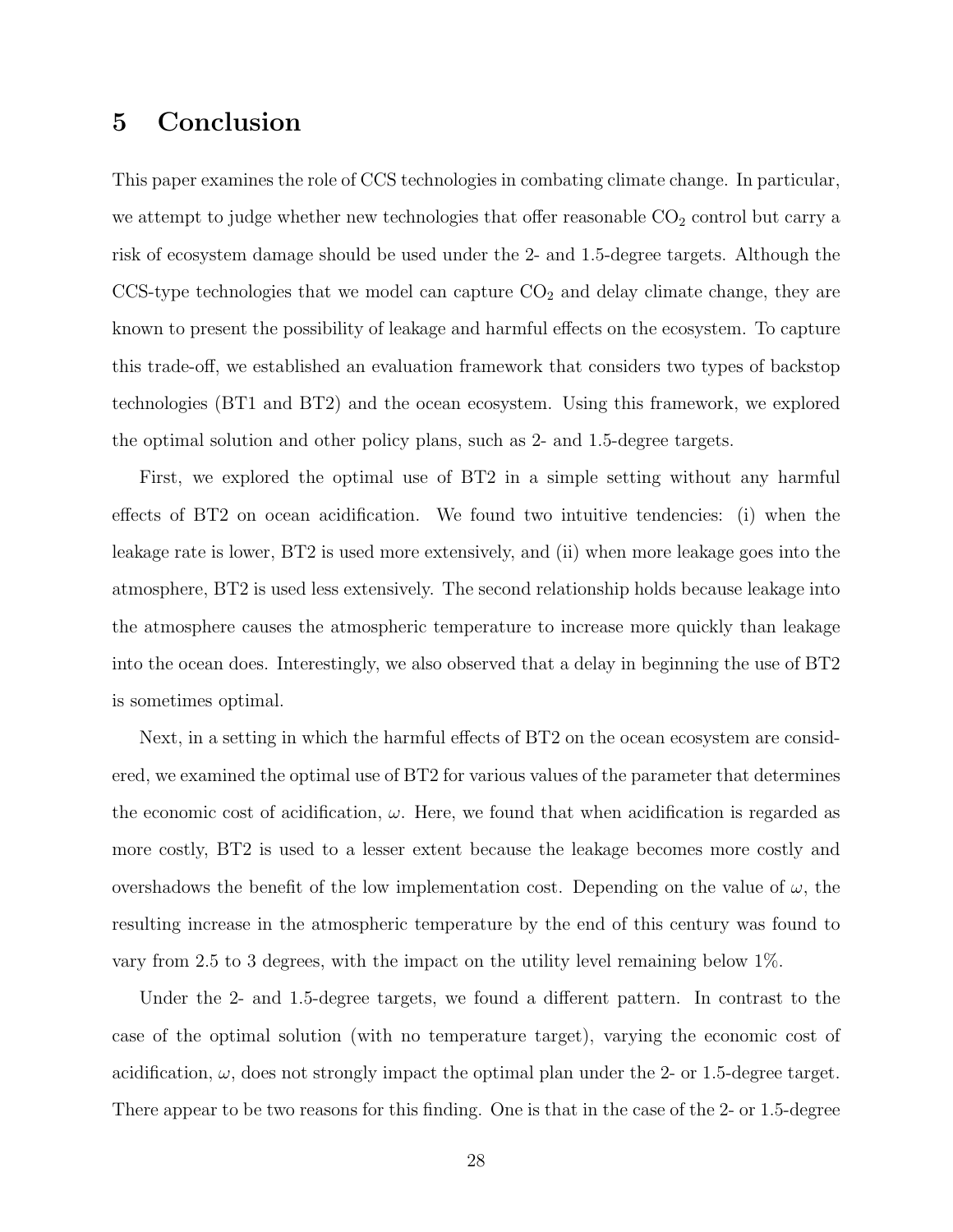target, an enormous amount of emissions must be eliminated early on, and consequently, the cost advantage of BT2 is valued more highly. The other is that if we adopt a strict target, the index representing the level of ocean acidification  $(G(t))$  becomes smaller than in the case of a laxer target. As a result, the term expressing the decrease in utility caused by acidification,  $\omega G(t)$ , does not become as large with increasing  $\omega$  as it does for laxer targets. In the case of the largest considered  $\omega$  value, BT2 is used only in the case of the 1.5-degree target. In the optimal solution, BT1 is always employed, and BT2 is never used. This observation tells us that if we adopt a target temperature that is too tight, we might end up employing a technology that sacrifices the ecosystem too greatly.

Finally, we considered the SCC. The SCC in the case of the 2-degree target is much higher than that in the optimal control case, and the SCC in the case of the 1.5-degree target is even higher than that under the 2-degree target. The difference between the DICE and CEEM evaluations becomes increasingly large in the far future because of the use of BT2. We found that by using BT2, we can keep the SCC at a lower value in the near future, but this comes at the cost of a greater increase in the far future. However, the difference between the DICE model and the CEEM becomes small as the value of the parameter  $\omega$ increases. This is because BS2 is rarely used at higher values of  $\omega$  because of the enormous cost of acidification.

### Nomenclature

Abbreviations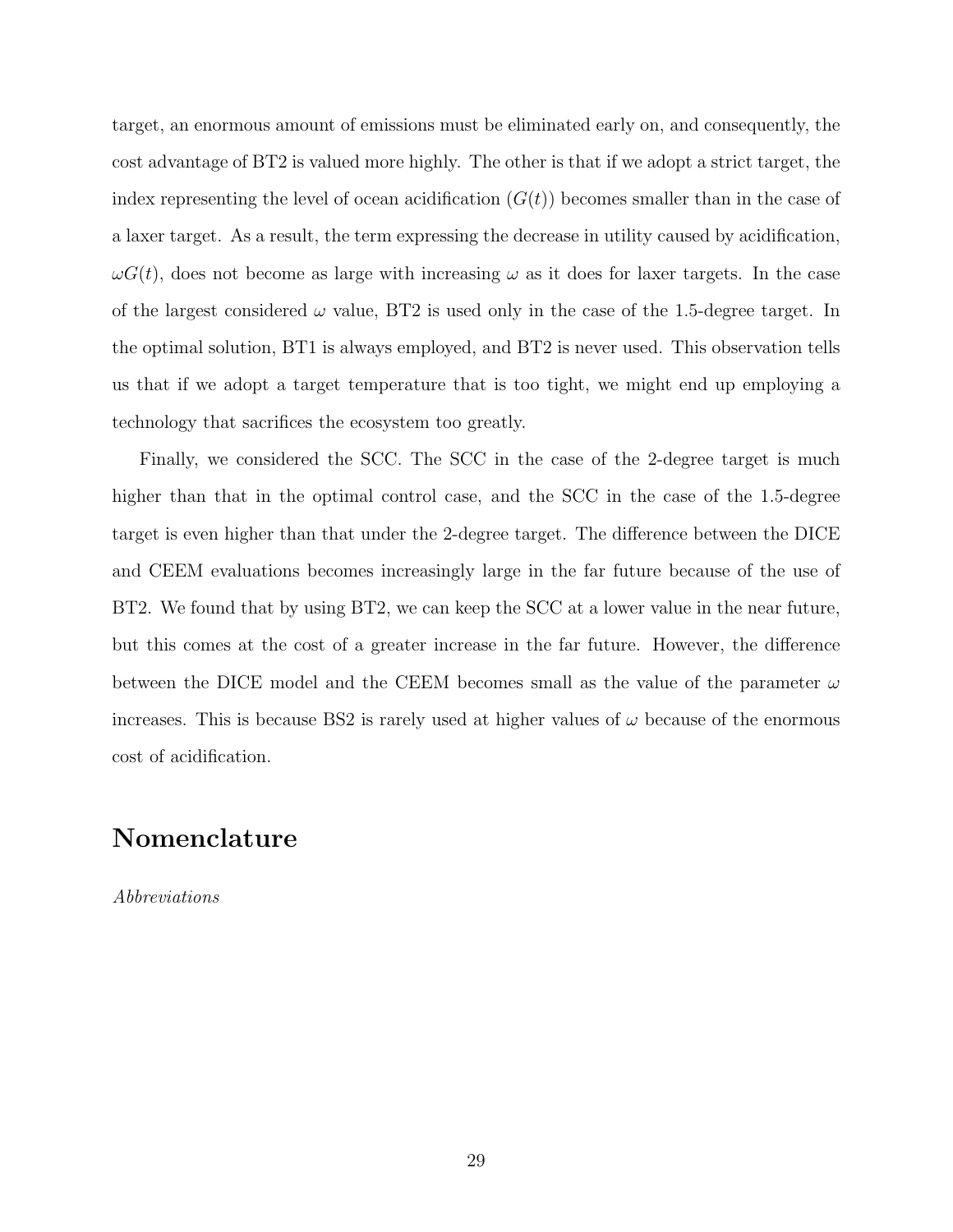| <b>BECCS</b>  | bio-energy with $CO2$ capture and storage                |
|---------------|----------------------------------------------------------|
| BT1           | conventional backstop technology                         |
| BT2           | CCS-type backstop technology                             |
| CCS           | $CO2$ capture and storage                                |
| COP21         | 2015 United Nations Climate Change Conference            |
| GHGs          | greenhouse gases                                         |
| <b>IPCC</b>   | Intergovernmental Panel on Climate Change                |
| SCC           | social cost of carbon                                    |
| TFP           | total factor productivity                                |
| <b>UNCED</b>  | United Nations Conference on Environment and Development |
| UNFCCC        | United Nations Framework Convention on Climate Change    |
| Models        |                                                          |
|               | $AD - DICE$ adaptation in DICE                           |
| CEEM          | dynamic integrated climate-ecosystem-economy model       |
| DICE          | dynamic integrated climate-economy                       |
| <b>ENTICE</b> | endogenous technological change in DICE                  |
| IAMs          | integrated assessment models                             |

### Acknowledgements

Financial support for this work was provided by the Environment Research and Technology Development Fund (S-14) of the Ministry of the Environment of Japan and by Specially Promoted Research through a Grant-in-Aid (Scientific Research 26000001) from the Japanese Ministry of Education, Culture, Sports, Science and Technology (MEXT).

### References

Adams, H. and Adger, W. N. (2013). The contribution of ecosystem services to place utility as a determinant of migration decision-making. Environmental Research Letters, 8(1):015006. Anthoff, D. and Tol, R. S. (2010). On international equity weights and national decision mak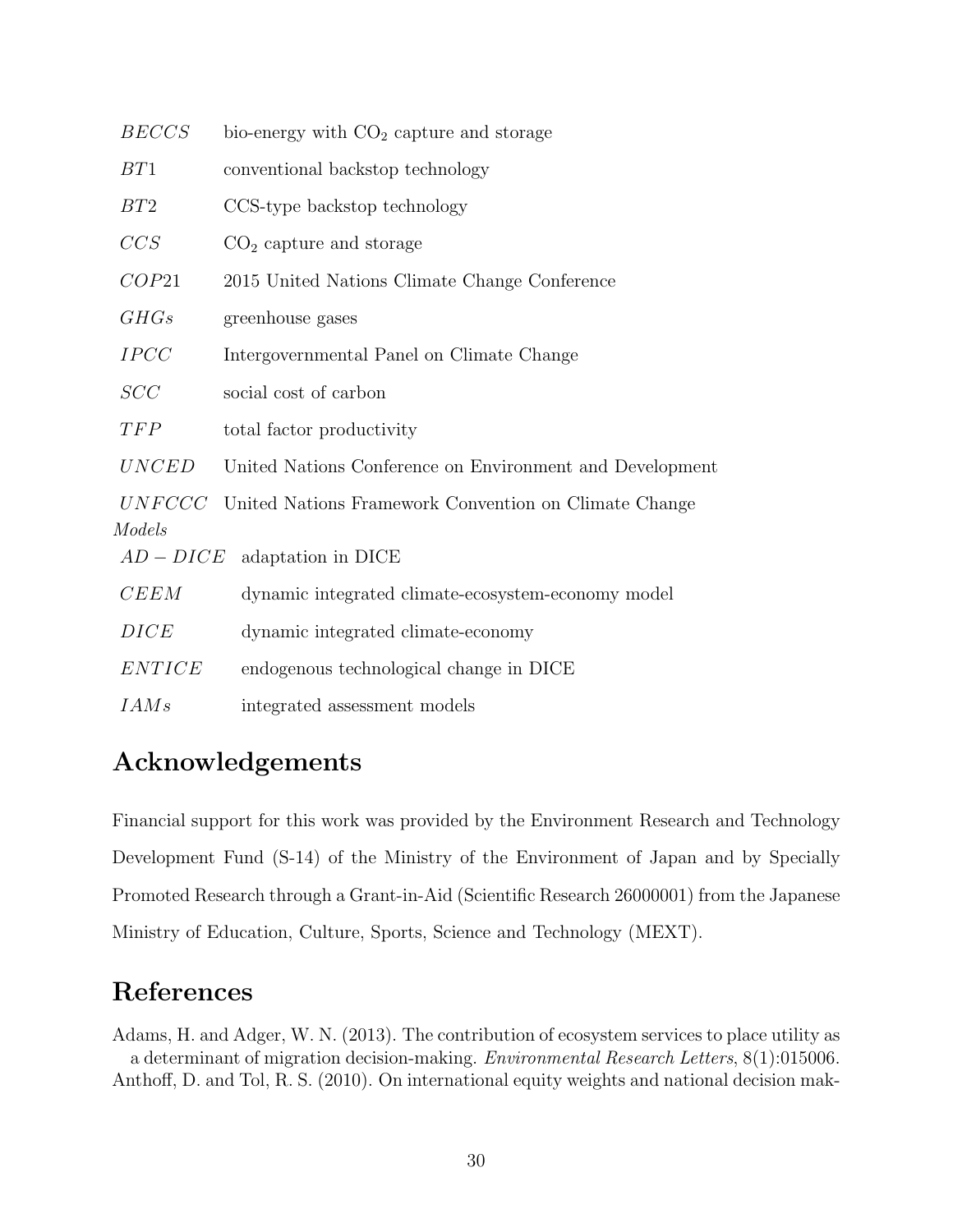ing on climate change. Journal of Environmental Economics and Management, 60(1):14– 20.

- Azar, C., Lindgren, K., Larson, E., and Möllersten, K. (2006). Carbon capture and storage from fossil fuels and biomass–costs and potential role in stabilizing the atmosphere. Climatic Change, 74(1):47–79.
- Azar, C., Lindgren, K., Obersteiner, M., Riahi, K., van Vuuren, D. P., den Elzen, K. M. G., Möllersten, K., and Larson, E. D.  $(2010)$ . The feasibility of low co 2 concentration targets and the role of bio-energy with carbon capture and storage (beccs). Climatic Change, 100(1):195–202.
- Balmford, A., Bruner, A., Cooper, P., Costanza, R., Farber, S., Green, R. E., Jenkins, M., Jefferiss, P., Jessamy, V., Madden, J., Munro, K., Myers, N., Naeem, S., Paavola, J., Rayment, M., Rosendo, S., Roughgarden, J., Trumper, K., and Turner, R. K. (2002). Economic reasons for conserving wild nature. Science, 297(5583):950–953.
- Barbier, E. B., Hacker, S. D., Kennedy, C., Koch, E. W., Stier, A. C., and Silliman, B. R. (2011). The value of estuarine and coastal ecosystem services. Ecological monographs, 81(2):169–193.
- Blackford, J., Jones, N., Proctor, R., Holt, J., Widdicombe, S., Lowe, D., and Rees, A. (2009). An initial assessment of the potential environmental impact of co2 escape from marine carbon capture and storage systems. Proceedings of the Institution of Mechanical Engineers, Part A: Journal of Power and Energy, 223(3):269–280.
- Brewer, P. G., Glover, D. M., Goyet, C., and Shafer, D. K. (1995). The ph of the north atlantic ocean: improvements to the global model for sound absorption. Journal of Geophysical Research, 100:8761–8776.
- Bui, M., Fajardy, M., and Mac Dowell, N. (2017). Bio-energy with ccs (beccs) performance evaluation: Efficiency enhancement and emissions reduction. Applied Energy, 195:289–302.
- Cline, W. R. (1992a). Economics of Global Warming. Peterson Institute for International Economics, Washington, D.C.
- Cline, W. R. (1992b). Global warming: The economic stakes. Institute for International Economics, Washington, D.C.
- Cormos, A.-M. and Cormos, C.-C. (2017). Reducing the carbon footprint of cement industry by post-combustion co 2 capture: Techno-economic and environmental assessment of a ccs project in romania. Chemical Engineering Research and Design.
- Costanza, R., d 'Arge, R., de Groot, R., Faber, S., Grasso, M., Limburg, K., Naeem, S., O 'Neill, R. V., Paruelo, J., Raskin, R. G., Sutton, P., and van den Belt, M. (1997). The value of the world's ecosystem services and natural capital. Nature, 387(6630):253–260.
- Crost, B. and Traeger, C. P. (2014). Optimal co2 mitigation under damage risk valuation. Nature Climate Change, 4(7):631–636.
- De Bruin, K. C., Dellink, R. B., and Tol, R. S. (2009). Ad-dice: an implementation of adaptation in the dice model. Climatic Change, 95(1-2):63–81.
- Dowlatabadi, H. (1995). Integrated assessment models of climate change: An incomplete overview. *Energy Policy*,  $23(4-5):289-296$ .
- Dowlatabadi, H. (1998). Sensitivity of climate change mitigation estimates to assumptions about technical change. Energy Economics, 20(5):473–493.
- Fan, L., Li, F., and Ramkumar, S. (2008). Utilization of chemical looping strategy in coal gasification processes.  $Particuology$ ,  $6(3):131-142$ .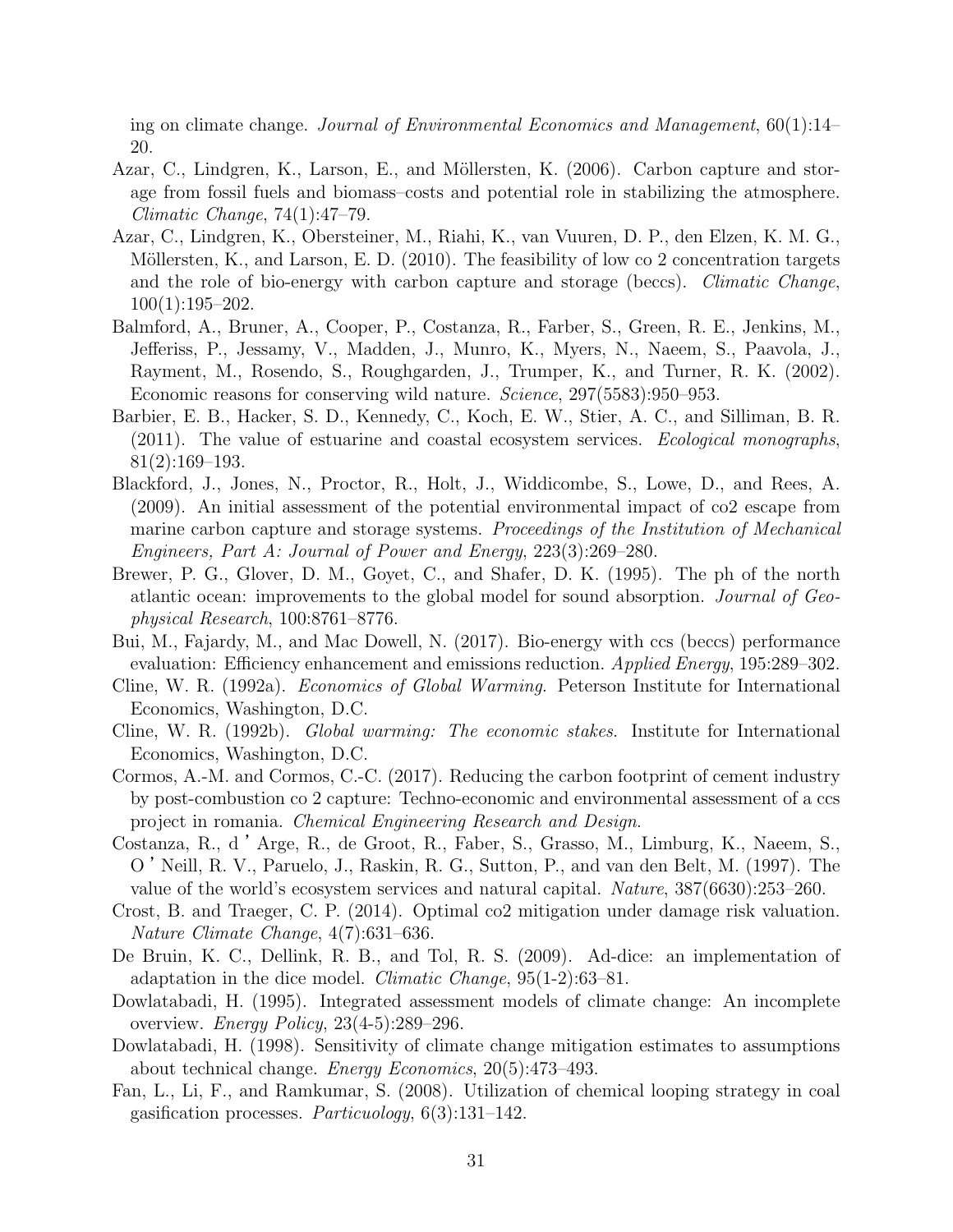- Gerlagh, R. (2008). A climate-change policy induced shift from innovations in carbon-energy production to carbon-energy savings. Energy Economics, 30(2):425–448.
- GlobalCCSInstitute (2016). The global status of ccs: 2016, summary report. https://www.globalccsinstitute.com/publications/global-status-ccs-2016-summaryreport.
- Grimaud, A. and Rouge, L. (2008). Environment, directed technical change and economic policy. Environmental and Resource Economics, 41(4):439–463.
- Hajat, S., Vardoulakis, S., Heaviside, C., and Eggen, B. (2014). Climate change effects on human health: projections of temperature-related mortality for the uk during the 2020s, 2050s and 2080s. Journal of Epidemiology and Community Health, 68(7):649–656.
- Haugan, P. M. and Drange, H. (1996). Effects of co 2 on the ocean environment. *Energy* Conversion and Management, 37(6):1019–1022.
- Held, H., Kriegler, E., Lessmann, K., and Edenhofer, O. (2009). Efficient climate policies under technology and climate uncertainty. Energy Economics, 31:S50–S61.
- Hinkel, J. (2005). Diva: an iterative method for building modular integrated models. Advances in Geosciences, 4:45–50.
- Hinkel, J., Lincke, D., Vafeidis, A. T., Perrette, M., Nicholls, R. J., Tol, R. S., Marzeion, B., Fettweis, X., Ionescu, C., and Levermann, A. (2014). Coastal flood damage and adaptation costs under 21st century sea-level rise. Proceedings of the National Academy of Sciences, 111(9):3292–3297.
- Hope, C. (2006). The marginal impact of co2 from page2002: An integrated assessment model incorporating the ipcc's five reasons for concern. *Integrated assessment*, 6(1).
- Hope, C. (2011). The social cost of co2 from the page09 model. Economics Discussion Papers 2011-39.
- Hu, Z., Cao, J., and Hong, L. J. (2012). Robust simulation of global warming policies using the dice model. Management Science, 58(12):2190–2206.
- Ishida, H., Golmen, L. G., West, J., Krüger, M., Coombs, P., Berge, J. A., Fukuhara, T., Magi, M., and Kita, J. (2013). Effects of co 2 on benthic biota: An in situ benthic chamber experiment in storfjorden (norway). Marine pollution bulletin, 73(2):443–451.
- Jones, C. I. and Klenow, P. J. (2016). Beyond gdp? welfare across countries and time. The American Economic Review, 106(9):2426–2457.
- Kanniche, M., Gros-Bonnivard, R., Jaud, P., Valle-Marcos, J., Amann, J.-M., and Bouallou, C. (2010). Pre-combustion, post-combustion and oxy-combustion in thermal power plant for co 2 capture. Applied Thermal Engineering, 30(1):53–62.
- Kaufmann, R. K. (1997). Assessing the dice model: Uncertainty associated with the emission and retention of greenhouse gases. Climatic Change, 35(4):435–448.
- Koelbl, B. S., van den Broek, M. A., Wilting, H. C., Sanders, M. W., Bulavskaya, T., Wood, R., Faaij, A. P., and van Vuuren, D. P. (2016). Socio-economic impacts of low-carbon power generation portfolios: Strategies with and without ccs for the netherlands. Applied Energy, 183:257–277.
- Komen, K., Olwoch, J., Rautenbach, H., Botai, J., and Adebayo, A. (2015). Long-run relative importance of temperature as the main driver to malaria transmission in limpopo province, south africa: A simple econometric approach. EcoHealth, 12(1):131–143.
- Koornneef, J., van Keulen, T., Faaij, A., and Turkenburg, W. (2008). Life cycle assessment of a pulverized coal power plant with post-combustion capture, transport and storage of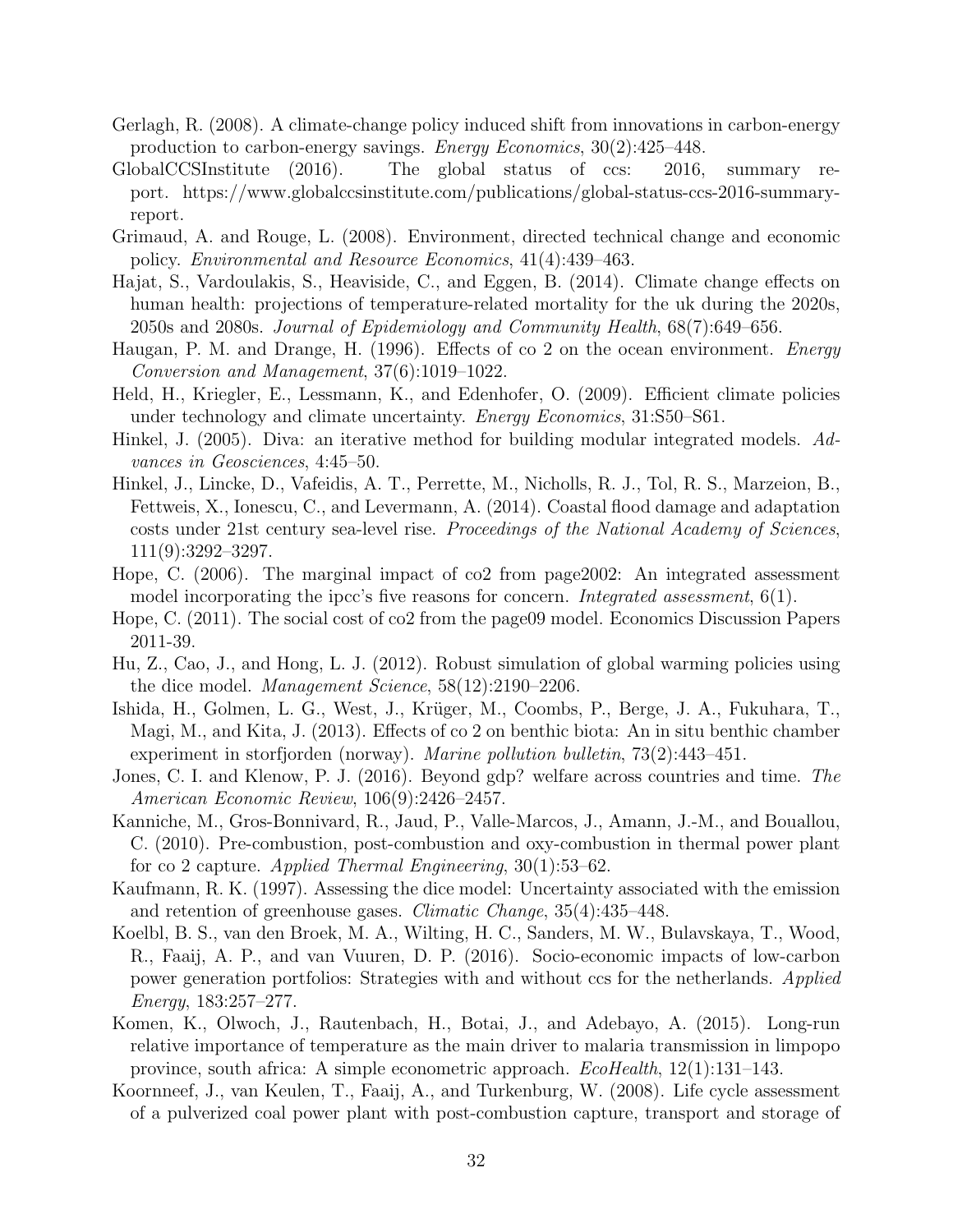co 2. International journal of greenhouse gas control, 2(4):448–467.

- Kroeker, K. J., Kordas, R. L., Crim, R., Hendriks, I. E., Ramajo, L., Singh, G. S., Duarte, C. M., and Gattuso, J.-P. (2013). Impacts of ocean acidification on marine organisms: quantifying sensitivities and interaction with warming. Global Change Biology, 19(6):1884– 1896.
- Lee, J.-Y. (2017). A multi-period optimisation model for planning carbon sequestration retrofits in the electricity sector. Applied Energy, 198:12–20.
- Leemans, R. and Eickhout, B. (2004). Another reason for concern: regional and global impacts on ecosystems for different levels of climate change. Global Environmental Change, 14(3):219–228.
- Li, H., Yan, J., and Anheden, M. (2009). Impurity impacts on the purification process in oxy-fuel combustion based co 2 capture and storage system. Applied Energy, 86(2):202– 213.
- Lyngfelt, A., Leckner, B., and Mattisson, T. (2001). A fluidized-bed combustion process with inherent co 2 separation; application of chemical-looping combustion. *Chemical En*gineering Science, 56(10):3101–3113.
- Metz, B., Davidson, O., De Coninck, H., Loos, M., and Meyer, L. (2005). Carbon dioxide capture and storage. Cambridge university press.
- Moreira, J. R., Romeiro, V., Fuss, S., Kraxner, F., and Pacca, S. A. (2016). Beccs potential in brazil: achieving negative emissions in ethanol and electricity production based on sugar cane bagasse and other residues. Applied Energy, 179:55–63.
- Mori, S. (2012). An assessment of the potentials of nuclear power and carbon capture and storage in the long-term global warming mitigation options based on asian modeling exercise scenarios. Energy Economics, 34:S421–S428.
- Murray, F., Widdicombe, S., McNeill, C. L., and Solan, M. (2013). Consequences of a simulated rapid ocean acidification event for benthic ecosystem processes and functions. Marine pollution bulletin, 73(2):435–442.
- Narita, D., Rehdanz, K., and Tol, R. S. (2012). Economic costs of ocean acidification: a look into the impacts on global shellfish production. Climatic Change, 113(3-4):1049–1063.
- Nordhaus, W. D. (1992). An optimal transition path for controlling greenhouse gases. Science, 258(5086):1315–1319.
- Nordhaus, W. D. (2014). Estimates of the social cost of carbon: concepts and results from the dice-2013r model and alternative approaches. Journal of the Association of Environmental and Resource Economists, 1(1/2):273–312.
- Nordhaus, W. D. and Sztorc, P. (2013). DICE 2013R: Introduction and user's manual.
- Park, S. K., Ahn, J.-H., and Kim, T. S. (2011). Performance evaluation of integrated gasification solid oxide fuel cell/gas turbine systems including carbon dioxide capture. Applied energy, 88(9):2976–2987.
- Parry, M., Arnell, N., McMichael, T., Nicholls, R., Martens, P., Kovats, S., Livermore, M., Rosenzweig, C., Iglesias, A., and Fischer, G. (2001). Millions at risk: defining critical climate threats and targets. Global Environmental Change, 11(3):181–183.
- Perejón, A., Romeo, L. M., Lara, Y., Lisbona, P., Martínez, A., and Valverde, J. M. (2016). The calcium-looping technology for co 2 capture: on the important roles of energy integration and sorbent behavior. Applied Energy, 162:787–807.
- Pettinau, A., Ferrara, F., Tola, V., and Cau, G. (2017). Techno-economic comparison be-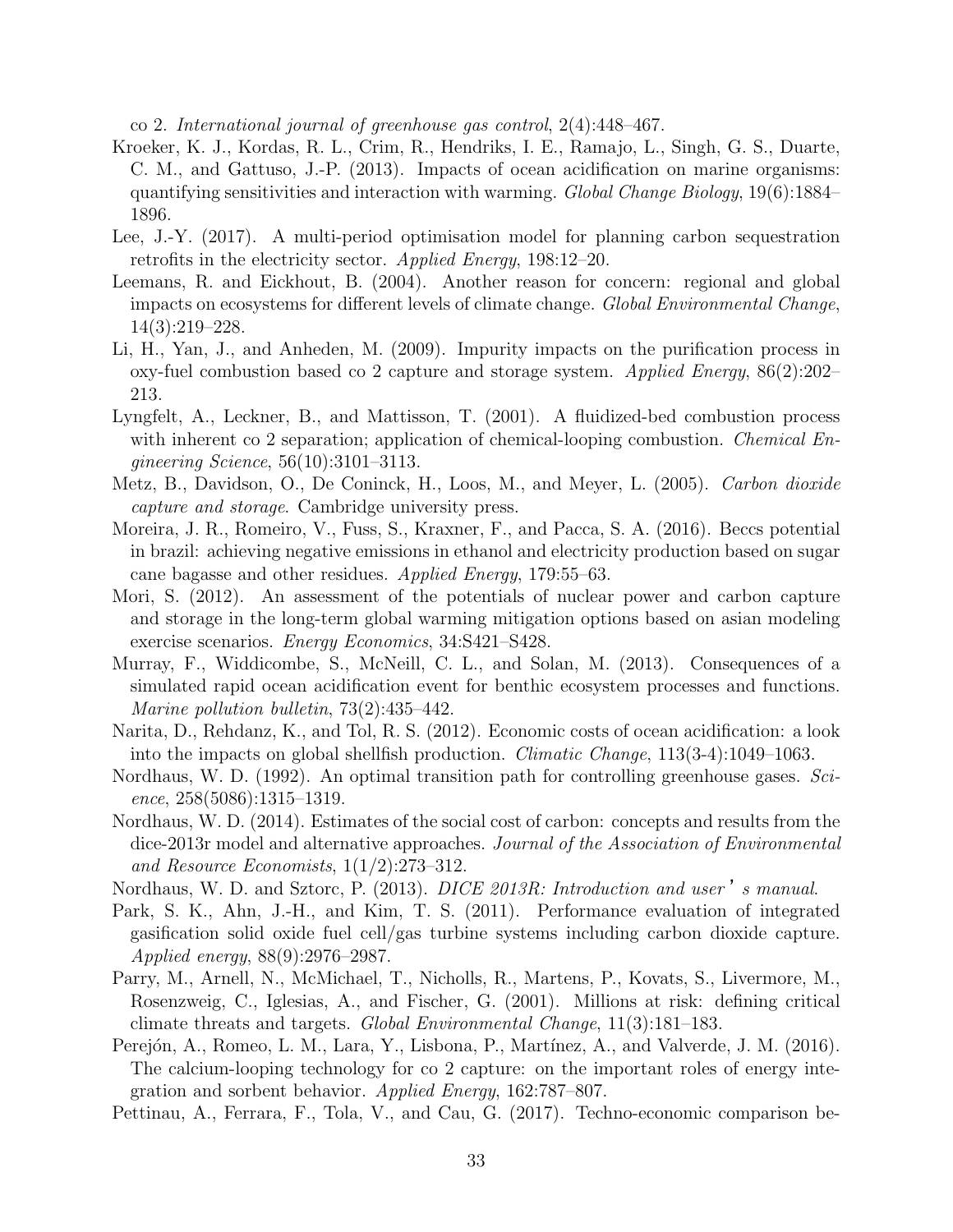tween different technologies for co 2-free power generation from coal. Applied Energy, 193:426–439.

- Popp, D. (2004). Entice: endogenous technological change in the dice model of global warming. Journal of Environmental Economics and Management, 48(1):742–768.
- Popp, D. (2006). Entice-br: The effects of backstop technology r&d on climate policy models. Energy Economics, 28(2):188–222.
- Sathre, R., Chester, M., Cain, J., and Masanet, E. (2012). A framework for environmental assessment of co 2 capture and storage systems. *Energy*,  $37(1)$ :  $540-548$ .
- Scott, V., Gilfillan, S., Markusson, N., Chalmers, H., and Haszeldine, R. S. (2013). Last chance for carbon capture and storage. Nature Climate Change, 3(2):105–111.
- Selosse, S. and Ricci, O. (2017). Carbon capture and storage: Lessons from a storage potential and localization analysis. Applied Energy, 188:32–44.
- Stanton, E. A., Ackerman, F., and Kartha, S. (2009). Inside the integrated assessment models: Four issues in climate economics. Climate and Development, 1(2):166–184.
- Stern, N. H., Peters, S., Bakhshi, V., Bowen, A., Cameron, C., Catovsky, S., Crane, D., Cruickshank, S., Dietz, S., Edmonson, N., Garbett, S.-L., Hamid, L., Hoffman, G., Ingram, D., Jones, B., Patmore, N., Radcliffe, H., Sathiyarajah, R., Stock, M., Taylor, C., Vermon, T., Wanjie, H., and Zenghelis, D. (2006). Stern Review: The economics of climate change. Cambridge University Press Cambridge.
- Stocker, T. F., Qin, D., Plattner, G.-K., Tignor, M., Allen, S. K., Boschung, J., Nauels, A., Xia, Y., Bex, V., and Midgley, P. M. (2013). Climate Change 2013: The Physical Science Basis,Intergovernmental Panel on Climate Change, Working Group I Contribution to the IPCC Fifth Assessment Report (AR5). Cambridge University Press, Cambridge.
- Syri, S., Lehtilä, A., Ekholm, T., Savolainen, I., Holttinen, H., and Peltola, E. (2008). Global energy and emissions scenarios for effective climate change mitigation―deterministic and stochastic scenarios with the tiam model. International Journal of Greenhouse Gas Control,  $2(2):274-285$ .
- Tol, R. S. (2009). The economic effects of climate change. The Journal of Economic Perspectives, 23(2):29–51.
- Tollefson, J. (2015). The 2  $\degree$  C dream. *Nature*, 527(7579):436.
- Traeger, C. P. (2014). A 4-stated dice: quantitatively addressing uncertainty effects in climate change. Environmental and Resource Economics, 59(1):1–37.
- Vicente-Serrano, S. M., Lopez-Moreno, J.-I., Beguería, S., Lorenzo-Lacruz, J., Sanchez-Lorenzo, A., García-Ruiz, J. M., Azorin-Molina, C., Morán-Tejeda, E., Revuelto, J., Trigo, R., Coelho, F., and Espejo, F. (2014). Evidence of increasing drought severity caused by temperature rise in southern europe. Environmental Research Letters, 9(4):044001.
- Viebahn, P., Daniel, V., and Samuel, H. (2012). Integrated assessment of carbon capture and storage (CCS) in the german power sector and comparison with the deployment of renewable energies. Applied Energy, 97:238–248.
- Viebahn, P., Vallentin, D., and Höller, S. (2014). Prospects of carbon capture and storage (CCS) in india 's power sector–an integrated assessment. Applied Energy, 117:62–75.
- Viebahn, P., Vallentin, D., and Höller, S. (2015). Prospects of carbon capture and storage (CCS) in china 's power sector–an integrated assessment. Applied Energy, 157:229–244.
- Warren, R. (2006). Impacts of global climate change at different annual mean global temperature increases. In Avoiding Dangerous Climate Change, pages 93–132. Cambridge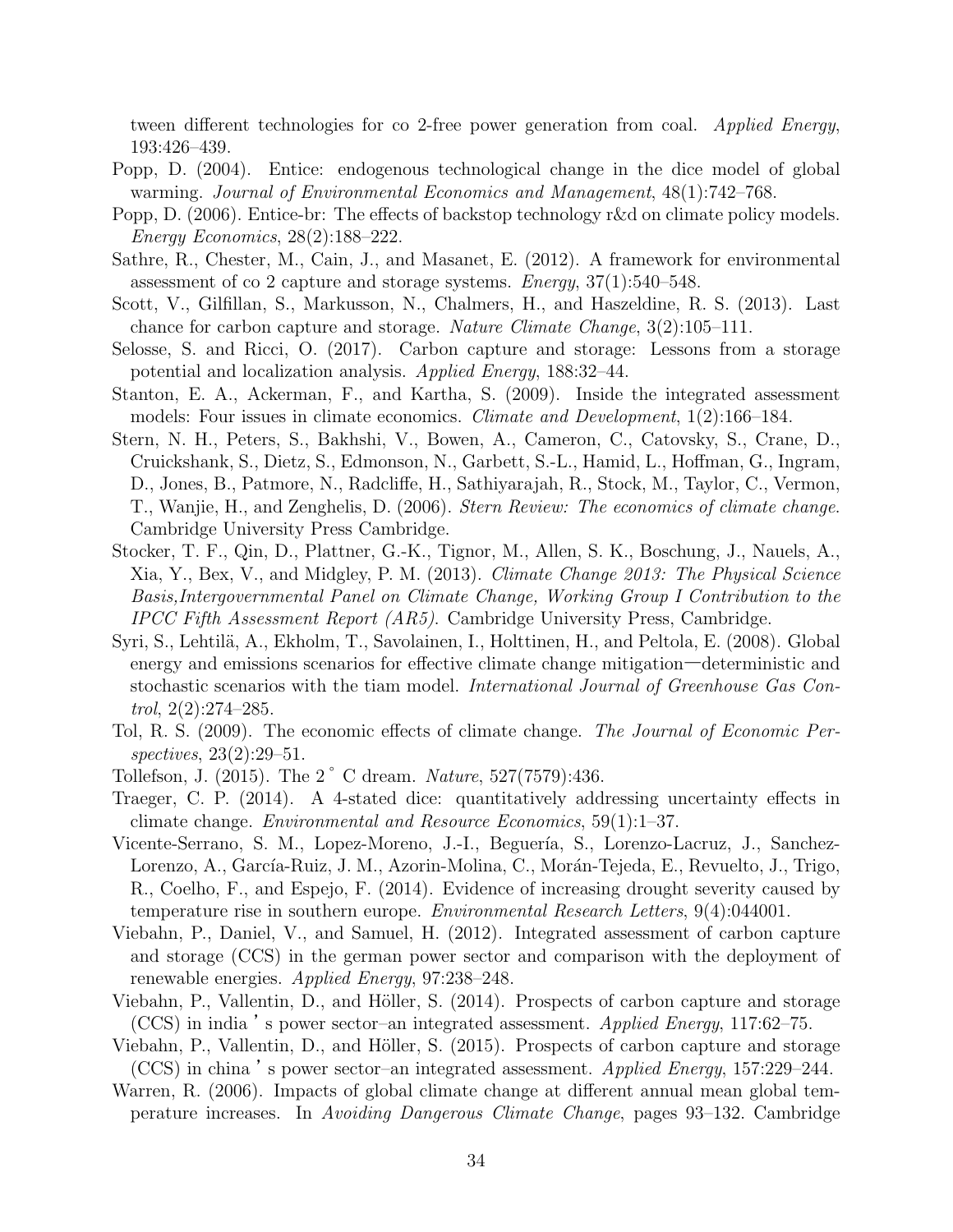University Press, Cambridge.

- Warren, R., Arnell, N., Nicholls, R., Levy, P., and Price, J. (2006). Understanding the regional impacts of climate change. Tyndall Centre for Climate Change Research Working Paper, 90.
- Warren, R., Price, J., Fischlin, A., de la Nava Santos, S., and Midgley, G. (2011). Increasing impacts of climate change upon ecosystems with increasing global mean temperature rise. Climatic Change, 106(2):141–177.
- Weydahl, T., Jamaluddin, J., Seljeskog, M., and Anantharaman, R. (2013). Pursuing the pre-combustion ccs route in oil refineries–the impact on fired heaters. Applied energy, 102:833–839.
- Widdicombe, S., Blackford, J. C., and Spicer, J. I. (2013). Assessing the environmental consequences of co2 leakage from geological ccs: generating evidence to support environmental risk assessment. Marine pollution bulletin, 73(2):399–401.
- Widdicombe, S. and Spicer, J. I. (2008). Predicting the impact of ocean acidification on benthic biodiversity: what can animal physiology tell us? Journal of Experimental Marine Biology and Ecology, 366(1):187–197.
- Zhou, W., Zhu, B., Fuss, S., Szolgayová, J., Obersteiner, M., and Fei, W. (2010). Uncertainty modeling of ccs investment strategy in china 's power sector. Applied Energy, 87(7):2392– 2400.
- Zhu, L. and Fan, Y. (2011). A real options–based ccs investment evaluation model: Case study of china's power generation sector. Applied Energy,  $88(12):4320-4333$ .
- Zhu, L., Jiang, P., and Fan, J. (2015). Comparison of carbon capture igcc with chemicallooping combustion and with calcium-looping process driven by coal for power generation. Chemical Engineering Research and Design, 104:110–124.